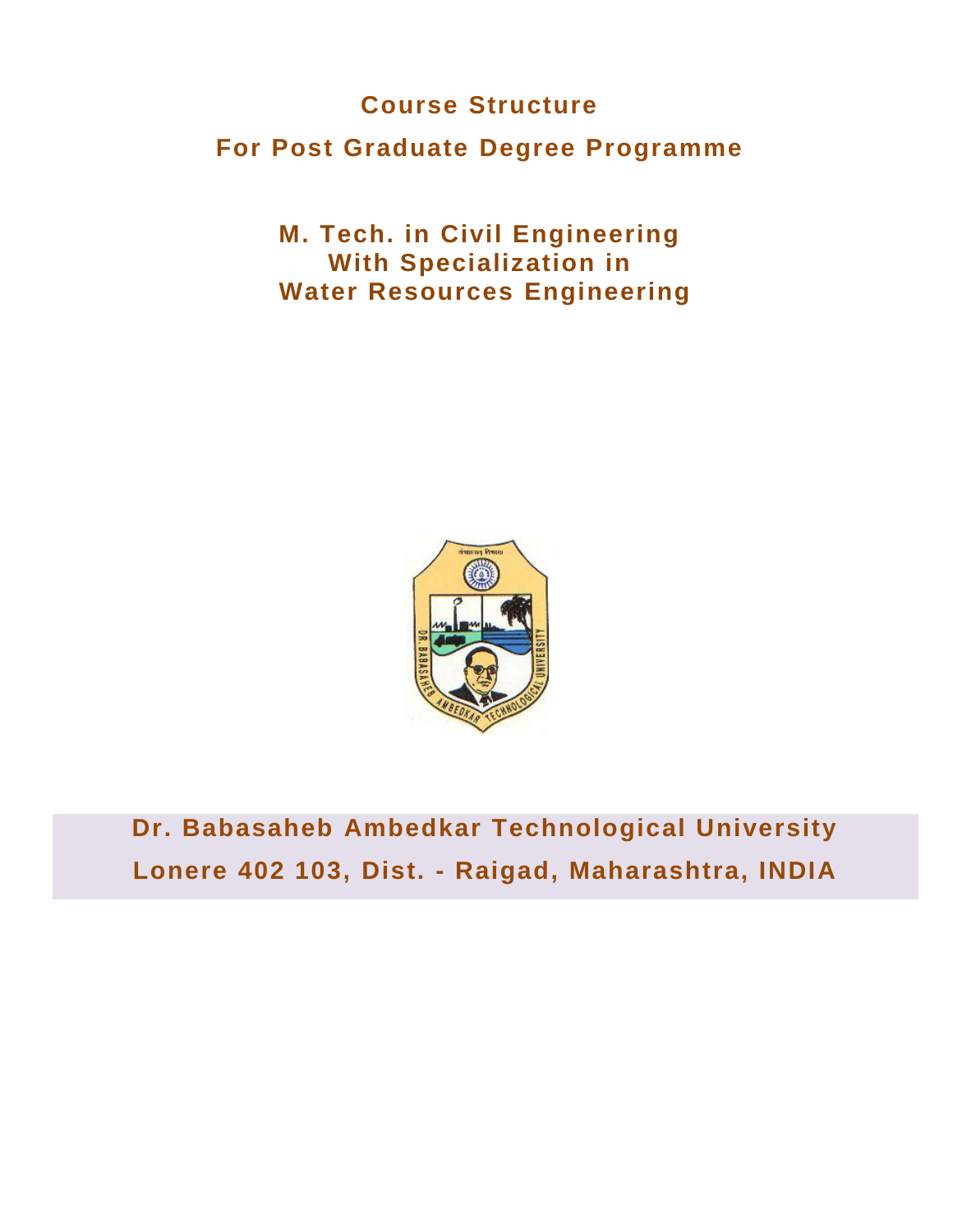# **Program Objectives**

Goal of the Civil engineering with a specialization in Water Resources Engineering (WRE) at Dr. Babasaheb Ambedkar technological University, Lonere (BATU) is to provide students with preparation to become worthy of professional careers in the field of Water Resources Engineering and to be motivated for lifelong learning. All prescribed courses have definite objectives and outcomes. Program objectives are expected qualities of engineers as under:

- **a) Preparation:** To prepare students to excel in various educational programmers or to succeed in industry / technical profession through further education/training;
- **b) Core Competence:** To provide students with a solid foundation in mathematical, scientific fundamentals required to solve Water Resources problems;
- **c) Breadth:** To train students with a breadth of scientific knowledge to comprehend, analyze, design & create novel products and solutions for real life problems;
- **d) Professionalism:** To inculcate in students professional/ethical attitude, effective team work skills, multidisciplinary approach and to relate engineering issues to a broader context;
- **e) Learning Environment:** To provide students with academic environment of excellence, leadership, ethical guidelines and life-long learning needed for a long / productive career.

In addition to above DBATU Post graduates is expected to be

- 1. Taking pride in their profession and have commitment to highest standards of ethical practices and related technical disciplines;
- 2. Able to design Water Resources structural system that is safe, economical and efficient;
- 3. Capable of using modern tools efficiently in all aspects of professional practices;
- 4. Dealing successfully with real life Water Resources civil engineering problems and achieve practical solutions based on a sound science and engineering knowledge;
- 5. Shall be engage in continuous research, development and exchange of knowledge for professional development;
- 6. Be honest in their control and performing their duties and promote effective use of resources through open, honest and impartial services to the public;
- 7. Act in such a manner which will uphold the honor, integrity, or dignity of the engineering profession, and avoid knowingly engaging in business or professional practices of a fraudulent, dishonest or unethical nature;
- 8. Recognize that the lives, safety, health and welfare of the general public are dependent upon engineering, decision and practices;
- 9. Continue their professional development throughout their careers and provide opportunities for the professional development;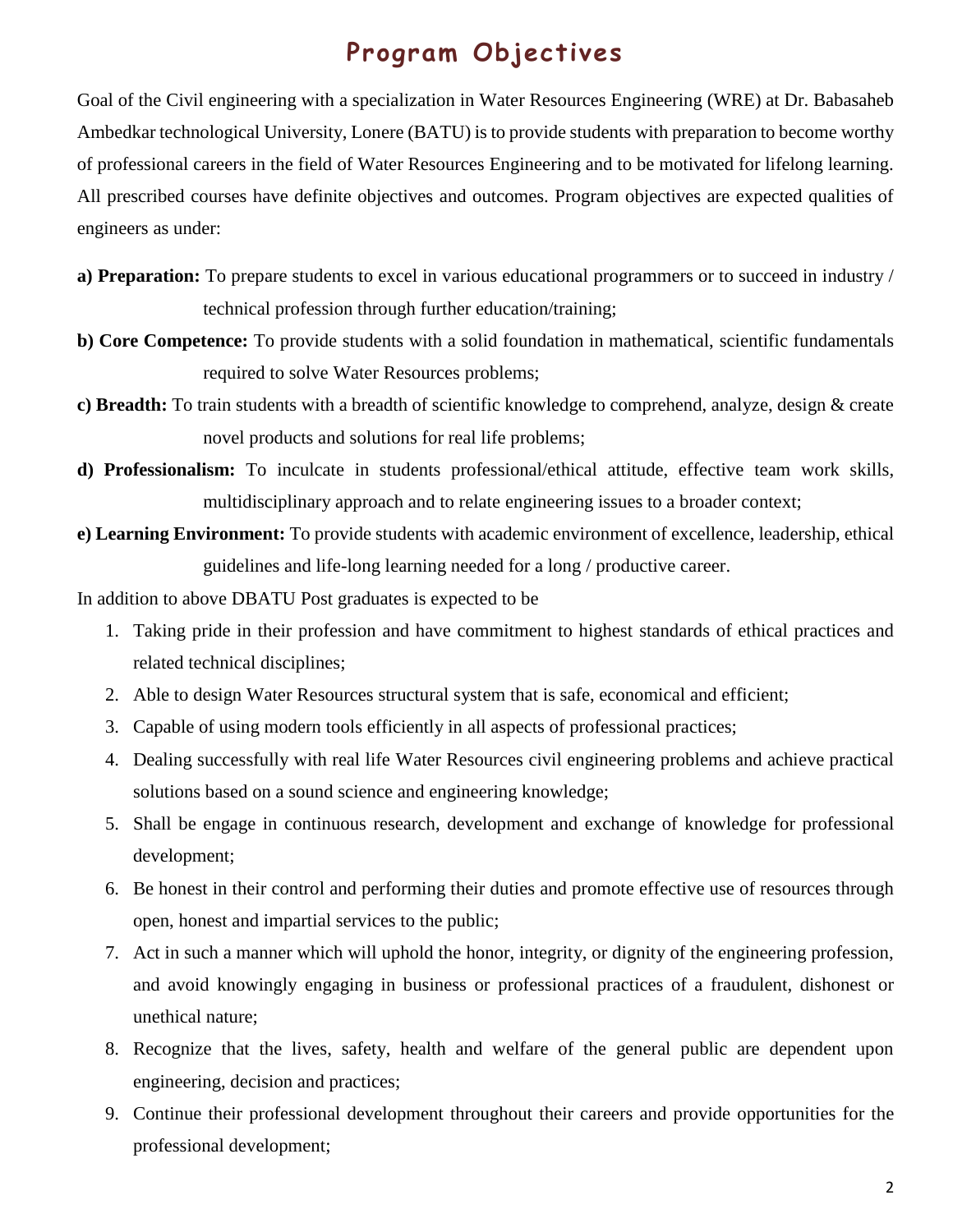# **First Semester**

|         |                 |                                                               | <b>Hours</b> |           |              | <b>Examination Scheme</b> |     |               |     |           |              |
|---------|-----------------|---------------------------------------------------------------|--------------|-----------|--------------|---------------------------|-----|---------------|-----|-----------|--------------|
| Sr. No. | Subject<br>Code | <b>Name of Subject</b>                                        |              | /Week     |              | Credit                    |     | <b>Theory</b> |     | PR/       | <b>Total</b> |
|         |                 |                                                               | L            | ${\bf P}$ | T            |                           |     | <b>TH MTE</b> |     | <b>OR</b> |              |
| 01      |                 | <b>CVWRE101</b> Engineering Hydrology And Hydrological System | 03           | $-$       | 1            | 04                        | 60  | 20            | 20  | $-$       | 100          |
| 02      | CVWRE102        | Ground Water Hydrology                                        | 03           | $-$       | $\mathbf{1}$ | 04                        | 60  | 20            | 20  | $-$       | 100          |
| 03      | CVWRE103        | <b>Advanced Fluid Mechanics</b>                               | 03           | --        | 1            | 04                        | 60  | 20            | 20  | $-$       | 100          |
| 04      | CVWRE104        | <b>Communication Skills</b>                                   | 02           | --        | $-$          | 02                        | $-$ | --            | 25  | 25        | 50           |
| 05      | CVWRE-L01       | PG Lab-I                                                      | $- -$        | 03        | $-$          | 02                        | $-$ | --            | 25  | 25        | 50           |
| 06      | <b>CVWRE-E1</b> | Elective-I                                                    | 03           | --        | $-$          | 03                        | 60  | 20            | 20  | $-$       | 100          |
| 07      | <b>CVWRE-E2</b> | Elective-II                                                   | 03           | --        | $-$          | 03                        | 60  | 20            | 20  | $-$       | 100          |
|         |                 | <b>Total for Semester I</b>                                   | 17           | 03        | 03           | 22                        | 300 | <b>100</b>    | 150 | 50        | 600          |

# **Elective-I**

**CVWRE-E1-01:** Water Application Systems

**CVWRE-E1-02:** Computational and Statistical Methods

# **Elective-II**

**CVWRE-E2-01:** Water Supply Systems

**CVWRE-E2-02:** GIS in Water Resources Engineering

**CVWRE-E2-03**- Integrated River Basin Management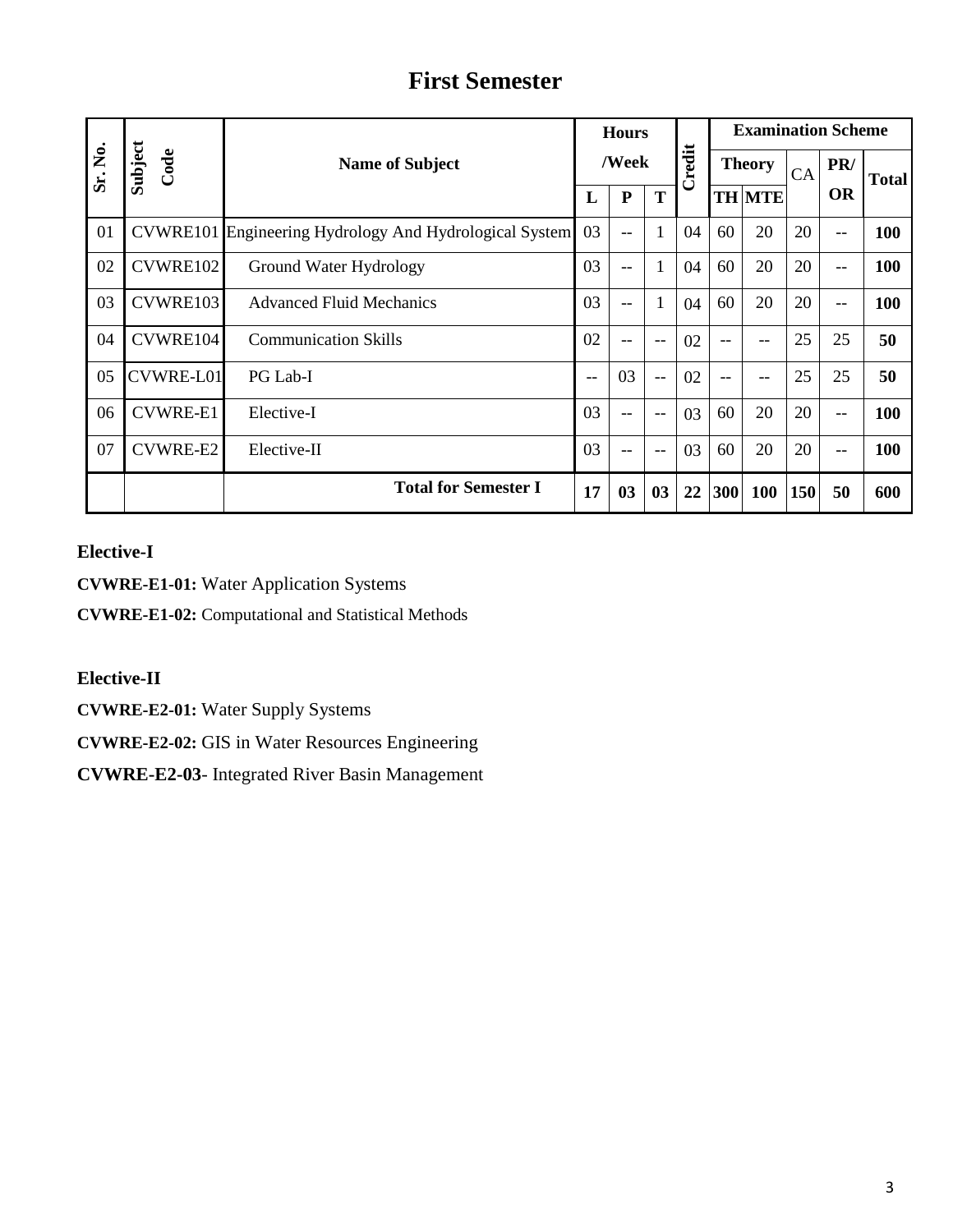# **Second Semester**

|         |                  | <b>Name of Subject</b><br>L                              |                 | <b>Hours</b><br>Credit<br>/Week |              |    |               |               | <b>Examination Scheme</b> |         |              |  |
|---------|------------------|----------------------------------------------------------|-----------------|---------------------------------|--------------|----|---------------|---------------|---------------------------|---------|--------------|--|
| Sr. No. | Subject<br>Code  |                                                          |                 |                                 |              |    | <b>Theory</b> |               | CA                        | PR/     | <b>Total</b> |  |
|         |                  |                                                          |                 | ${\bf P}$                       | T            |    |               | <b>TH MTE</b> |                           | OR      |              |  |
| 01      |                  | <b>CVWRE201</b> Water Resources and Hydraulic Structures | 03              | $-$                             | 1            | 04 | 60            | 20            | 20                        | $-$     | <b>100</b>   |  |
| 02      | CVWRE202         | Water Resources Systems Planning & Management 03         |                 | $-$                             | 1            | 04 | 60            | 20            | 20                        | --      | 100          |  |
| 03      | <b>CVWRE-S01</b> | Seminar-I                                                | $-$             | 04                              | $-$          | 02 | $-$           | $- -$         | 50                        | 50      | <b>100</b>   |  |
| 04      |                  | CVWRE-L02 PG Lab-II or Mini -Project                     | $-$             | 04                              | $-$          | 02 | $-$           | $-$           | 50                        | 50      | 100          |  |
| 05      | CVWRE-E3         | Elective-III (Departmental)                              | 03              | $-$                             | $-$          | 03 | 60            | 20            | 20                        | $-$     | <b>100</b>   |  |
| 06      | <b>CVWRE-E4</b>  | Elective-IV (Departmental)                               | 03              | $-$                             | $-$          | 03 | 60            | 20            | 20                        | --      | <b>100</b>   |  |
| 07      | <b>CVWRE-E5</b>  | Elective-V (Open)                                        | 03              | $-$                             | $-$          | 03 | 60            | 20            | 20                        | $-$     | <b>100</b>   |  |
|         |                  | <b>Total for Semester II</b>                             | 15 <sup>1</sup> | 08                              | $02 \mid 21$ |    | 300           | 100           |                           | 200 100 | 700          |  |

**Elective-III**

**CVWRE-E3-01:** Land and Water Management

**CVWRE-E3-02:** Artificial Intelligence Techniques

**Elective- IV**

**CVWRE-E4-01:** Environmental Impact Assessment

**CVWRE-E4-02:** Channel and River Hydraulics

**Elective-V (Open)**

**CVWRE-E5-01:** Water Power Engineering

**CVWRE-E5-02:** Climate Change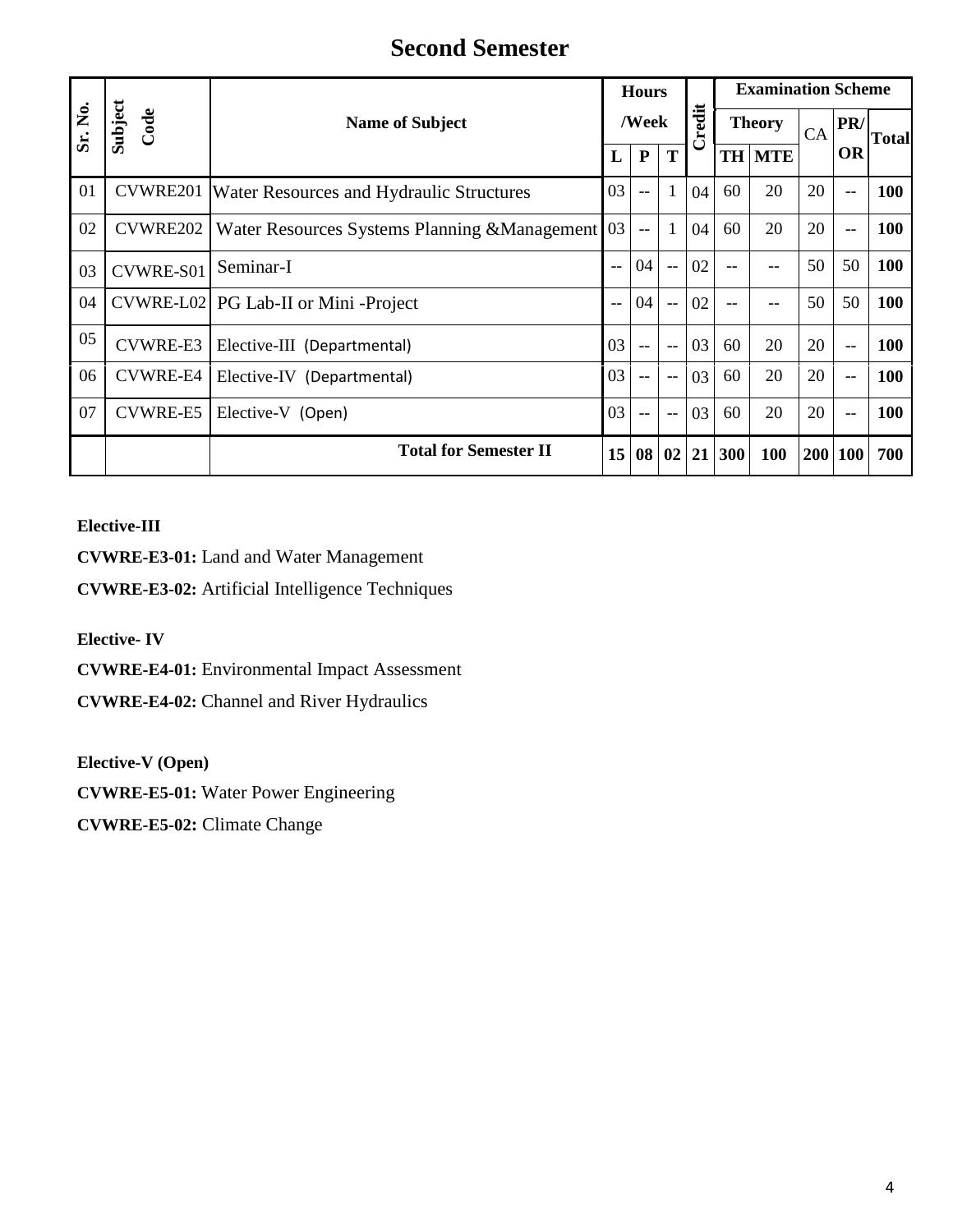# **Third Semester**

|        | <b>Subject</b>  |                                     | Hours/<br>Week |           |               | <b>Examination scheme</b> |      |       |     |           |            |
|--------|-----------------|-------------------------------------|----------------|-----------|---------------|---------------------------|------|-------|-----|-----------|------------|
| ,<br>Ž | Code            | Name of the subject                 |                |           | <b>Theory</b> |                           | edit |       |     |           | CA         |
| Sr.    |                 |                                     | ப              | ${\bf P}$ | T             | ن                         | TH   | Test  |     | <b>OR</b> |            |
|        | CVSWR301        | Project Management and Intellectual |                |           |               | 02                        | --   | --    | 50  | 50        | <b>100</b> |
|        |                 | Property Rights (Self Study)*       |                |           |               |                           |      |       |     |           |            |
| 2      | <b>CVWREPS1</b> | Project Stage -I                    | $- -$          | --        | --            | 10                        | $-$  | $- -$ | 50  | 50        | <b>100</b> |
|        |                 | <b>Total for Semester III</b>       | --             | --        | --            | 12                        | --   | --    | 100 | 100       | <b>200</b> |

# **Fourth Semester**

|                    |                        | <b>Hours/Week</b><br>Name of the subject<br>T<br>P<br>L |    | <b>Examination scheme</b> |               |        |               |               |            |           |              |
|--------------------|------------------------|---------------------------------------------------------|----|---------------------------|---------------|--------|---------------|---------------|------------|-----------|--------------|
| è,<br>Sr.          | <b>Subject</b><br>Code |                                                         |    |                           |               | Credit | <b>Theory</b> |               | CA         | PR/       | <b>Total</b> |
|                    |                        |                                                         |    |                           |               |        | TH            | <b>Test</b>   |            | <b>OR</b> |              |
|                    | CVWREPS2               | Project Stage-II                                        | -- | $-$                       | $- -$         | 20     | $-$           | --            | 100        | 100       | 200          |
|                    |                        | <b>Total for Semester IV</b>                            | -- | $\sim$ $\sim$             | $\sim$ $\sim$ | 20     | $\sim$ $\sim$ | $\sim$ $\sim$ | <b>100</b> | 100       | 200          |
| <b>GRAND TOTAL</b> |                        |                                                         |    |                           |               |        |               | 1700          |            |           |              |

\* Student may select this course either from NPTEL/MOOC pool or any other approved reputed source. The submission of course completion certificate is mandatory.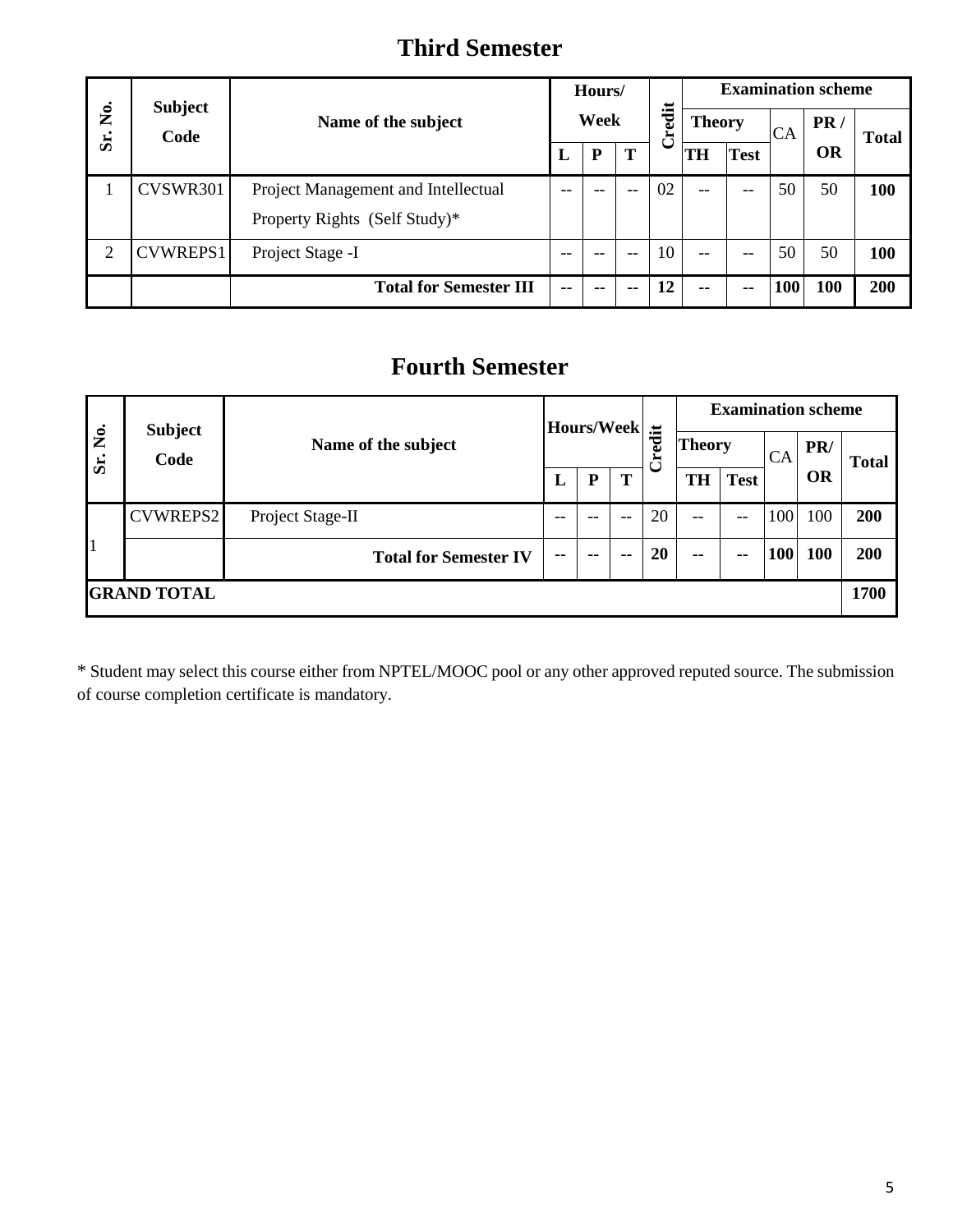# **Semester I**

# **CVWRE101 Engineering Hydrology and Hydrologic Systems**

# **Teaching Schemes:** 3 Lect. + 1 Tut hrs. /week; **Evaluation Scheme:** Theory: 60; Mid-semester Exam 20; Class Assessment 20

# **Objectives**:

• To study the different component parts of hydrologic cycle.

Hydrograph for ungauged catchments, Synthetic unit Hydrograph.

- •To study hydrographic analysis and unit hydrograph.
- To study the rain fall and run off analysis.
- •To understand the hydrologic statics and flood design.
- To enable the student with knowledge of hydrologic flood routing, channel routing, reservoir routing.
- To gain understanding of the application of remote sensing and GIS in hydrology.

# **Course Contents**

# **Module 1:**

Introduction: Hydrologic cycle, Physical and systems Approach, Systems concept, Linear and nonlinear systems, Lumped and Distributed Systems, Deterministic and Stochastic Systems, Time Invariant Systems, Nature of Problems in Engineering Hydrology.

## **Module 2:**

**Module 3:**

**Module 4:** 

Hydrograph Analysis: Infiltration, Effective Rainfall, Runoff, Runoff components, direct Runoff Hydrograph. Unit Hydrograph Theory: Linear Time Invariant System, Response Functions of Linear Systems, Derivation of Non Parametric Unit Hydrograph from Single Storm and Multi Storm Events, S-Curve Hydrograph, Instantaneous Unit Hydrograph.

Rain fall: Run off Analysis: Review of rational Methods, Conceptual Model, Clark and nash Models Derivation of Unit

Frequency analysis, annual maximum and partial duration series models, Regional frequency analysis, Design flood.

## **(08 Lectures)**

# **(06 Lectures)**

# **Module 5:**

#### Hydrologic Flood Routing: Reservoir routing, channel routing, estimation of flood routing models, flood forecasting, analog models, real time flood forecasting. **(07 Lectures)**

## **Module 6:**

Applications of remote sensing and GIS in hydrology: Geomorphologic hydrological Land use and soil mapping using remote sensing, Evaluation of water resources potential using remote sensed data, Areal Assessment of floods Inundated Areas, Soil moisture areas and pollution of River Waters, Watershed Management Using Remote Sensing Techniques, Concepts of Geographical information Systems (GIS) and its Application in Hydrologic Studies.

**Guidelines for Assignments:** Minimum Six assignments consisting theoretical as well as numerical aspects of the Course shall be performed by the candidate.

**Guidelines for Class Test:** Class Test shall cover Syllabus of minimum Three Modules.

Hydrologic Statistic: Probabilistic Treatment of Hydrologic Data, Frequency and Probability Functions, Statistical parameters,

**(06 Lectures)**

# **(07 Lectures)**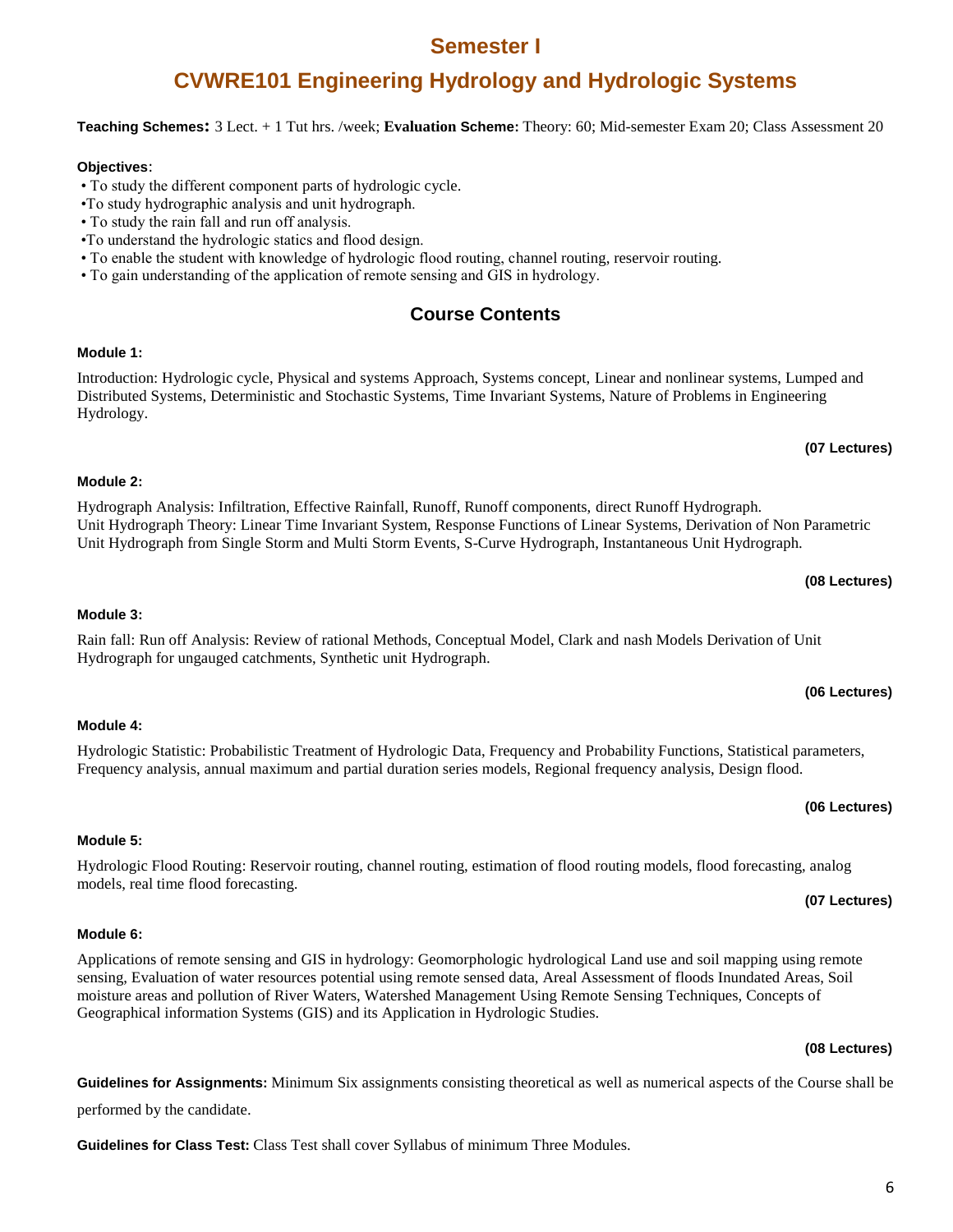### **References:**

- •Chow, V.T. Maidment, D.R. and Mays, L.W., "Applied Hydrology". McGraw Hill Inc. N. York. 1988.
- Singh, V.P.,"Hydrologic Systems", Prentice Hall, N. York 1985.
- Singh, V.P, "Elementary Hydrology", Prentice Hall of India, N Delhi.1992
- Haan C.T,"Statistical Methods in Hydrology", East West Press, New Delhi.1995
- Viessman, W, Lewis, G.L. and Knapp, J.W, "Introduction to Hydrology", Harper and Row Publications Inc. Singapore.1989
- Ponce, W.F., "Engineering Hydrology, "Remote Sensing and Image
- Interpretation", John Wiley & Sons.1987
- Lillesand, T.M. and Kiefer, R.H. "Remote sensing and Image Interpretation", John Wiley & Sons.1993

### **Outcomes:**

Upon completion of the course, the student will be able to:

- The students will be able to understand the component of hydrologic cycle.
- Plan and design the flood.
- Analyze and design hydrograph.
- Demonstrate the flood routing model.
- Solve problems for unit hydrograph.
- The students will be able to assess hydrologic data.
- The students will be able to construct and apply models of hydrologic processes
- Construct a rainfall hydrograph for a given storm duration and frequency
- The students will be able to understand the flood estimation and real time forecasting

# **CVWRE102 Ground Water Hydrology**

**Teaching Schemes:** 3 Lect. + 1 Tut hrs. /week; Evaluation **Scheme:** Theory: 60; Mid-semester Exam 20; Class Assessment 20

#### **Course Objectives**

- To provide the students with a basic understanding of hydrogeology.
- To enable the student to study of well hydraulics, aquifer parameters, laws, Aquifer directions, equations
- To provide the student with a basic introduction of groundwater flow processes.
- To provide students the well design and well drilling.
- To enable students to select appropriate method of modeling.

# **Course Contents**

#### **Module 1: Hydrogeology**

Porosity and permeability of Rocks, Groundwater in Igneous, Metamorphic Sedimentary rocks and non industrated sediments, hydro geological regions of India, surface and subsurface geophysical methods for groundwater explorations.

**(08 Lectures)**

#### **Module 2: Well Hydraulics**

#### Aquifers and aquifer parameters, Darcy's law, hydraulic conductivity and its characteristics, Dupuit's equation, groundwater flow direction, steady groundwater flow, groundwater flow equation,

# **(06 Lectures)**

#### **Module 3:**

Estimation of aquifer parameters from pumping test data, graphical techniques and their limitations, groundwater well losses, interference among wells, potential flow, image well theory and its applications in groundwater flow.

**(06 Lectures)**

### **Module 4:**

Water well design and well drilling: Well screen, development and completion of wells, rotary drilling and rotary percussion drilling, maintenance of wells . **(08 Lectures)**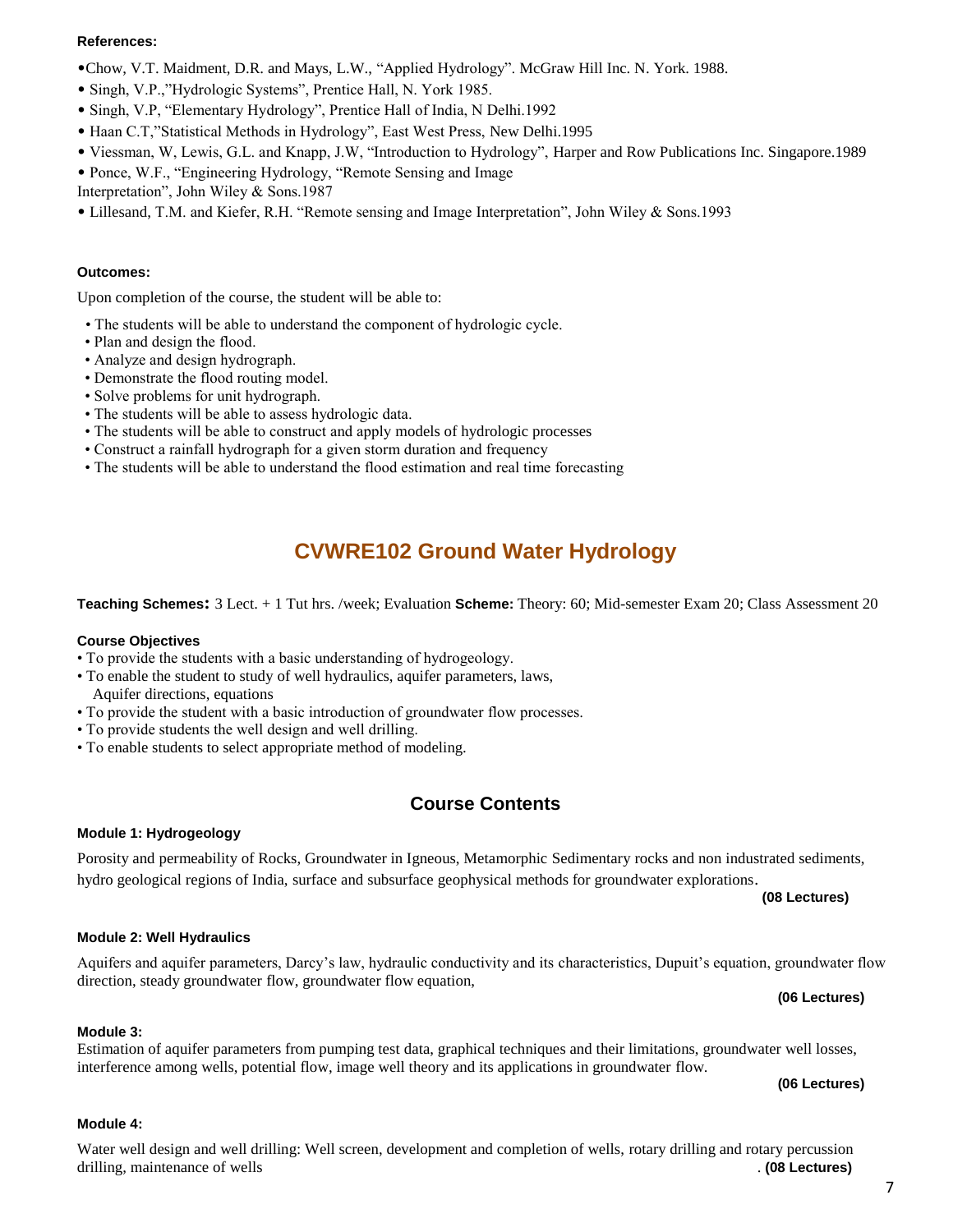## **Module 5:**

Groundwater management: Conjunctive use, alternative basin yields, artificial recharge of groundwater, groundwater quality, case study.

## **Module 6:**

Groundwater modeling: Groundwater flow, mathematical analog and digital modeling Case studies, regional groundwater modeling. **(07 Lectures)**

**Guidelines for Assignments:** Minimum six assignments consisting theoretical as well as numerical aspects of the course shall be

performed by the candidate.

**Guidelines for Class Test:** Class Test shall cover syllabus of any three Modules.

## **References:**

- Todd, D.K, "Groundwater Hydrology", JohnWiley & Sons, Singapore 1995
- Raghunath, H.M., "Groundwater" Wiley Eastern Ltd., N. Delhi.1992
- Garg, S.P., "Groundwater and Tube Wells", Oxford and IBH Publishing Co. N. Delhi.1993
- Domenico , "Concepts and Models in Groundwater Hydrology", McGraw Hill I NC. New York.1972

## **Outcomes:**

Upon completion of the course, the student will be able to:

- •The students will be able to design of water wells and well drilling.
- •The students will be able to assess surface and subsurface geophysical methods.
- The students will be able to construct and apply models of ground water flow.
- The students will be able to manage ground water quality and make the conjunctive use of surface and ground water
- •The students will be able to calculate ground water flows and carry out case studies.

# **CVWRE103 Advanced Fluid Mechanics**

**Teaching Schemes:** 3 Lect. + 1 Tut hrs/week; Evaluation **Scheme:** Theory: 60; Mid-semester Exam 20; Class Assessment 20

## **Objectives:**

- To provide insight in Reynolds transport theorem.
- Provide an insight in principle of fluid flow
- •To understand characteristic of turbulent flow and flow through pipes varying flow with impact of jet.
- This course imparts the knowledge of fluid measuring devices viz. notches & weir and concept of spillway.
- Students will induce a skill to design and testing of models
- This course aims to provide an insight into understanding of dimensional analysis & model analysis

# **Course Contents**

### **Module 1: Introduction**

Survey of Fluid Mechanics, Structure of Fluid mechanics based on Rheological, Dilational, Temporal Variation, Fluid Type, Motion Characteristics and spital Dimensionality Considerations, Approaches in Solving Fluid Flow Problems, Fundamental Idealizations and Descriptions of Fluid motion, Quantitative definition of Fluid and flow, Reynolds Transport Theorem, Mass Momentum and energy conservation Principles for Fluid Flow.

## **(07 Lectures)**

**(07 Lectures)**

## **Module 2: Potential Flow**

Response to Unit Impulse, Arbitrary Time Varying Force, Response to Step and Ramp Forces, Response to Pulse Excitations, Rectangular Pulse, Half Sine Wave Pulse, Triangular Pulse, Response to Ground Motion, Numerical Evaluation of Dynamic Responses, Time Stepping Methods, Interpolation Methods, Newmark's Beta Method. **(07 Lectures)**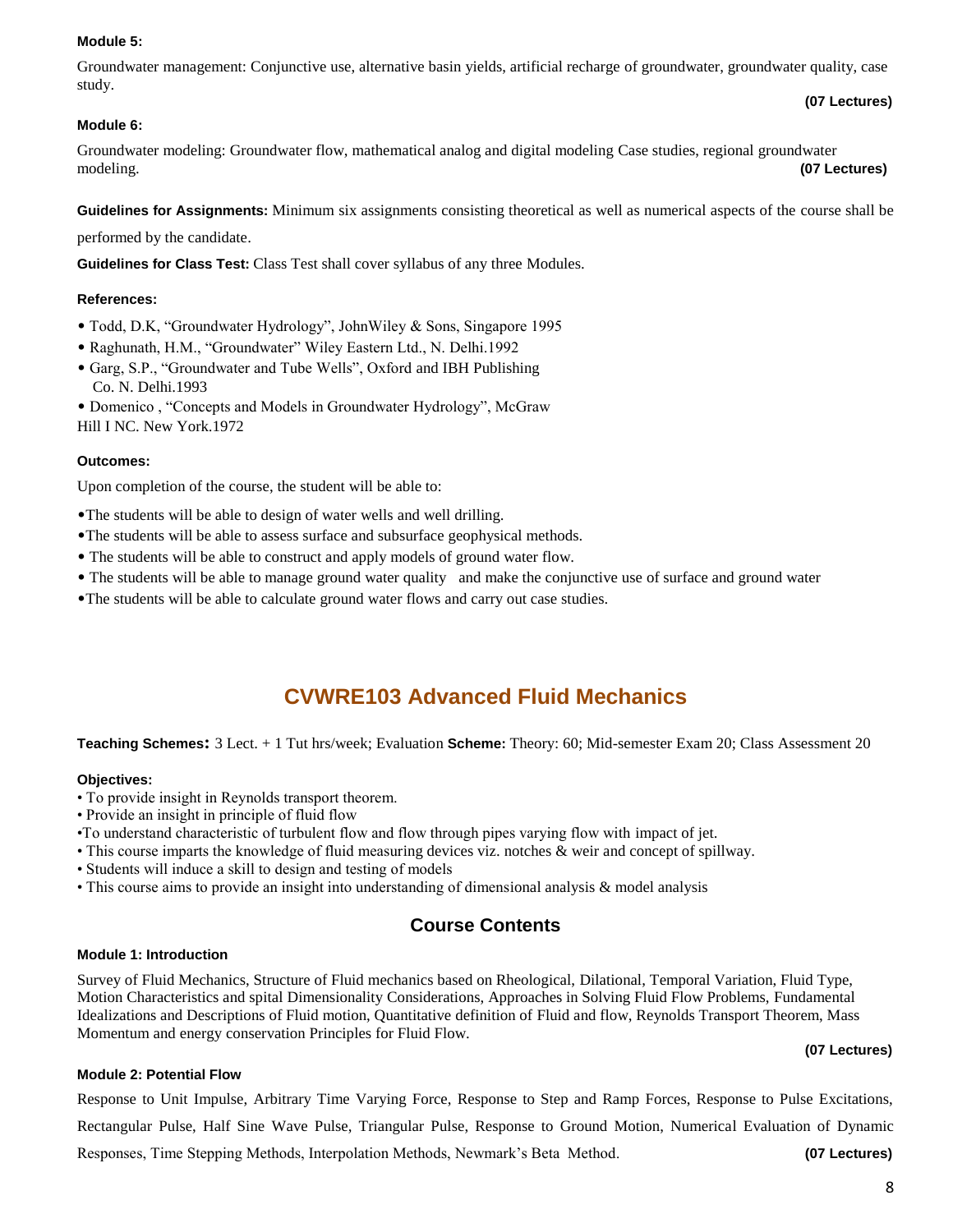## **Module 3: Differential analysis of fluid flow**

Study of Local Behavior, Differential Approaches in Analysis Viscous Flows, Equation of Motion of Viscous flow, Navier – Stokes Equations, Exact and approximate solution of N-S equations, Hele – Shaw Flow, Creeping Flow past a sphere, Boundary layer concepts, Prandtl's Boundary Layer Equations, Laminar Boundary Layer Along a Flat Plate, Integral Momentum Equation, Blassius Solution. **(09 Lectures)**

## **Module 4: Turbulence in Fluid Flow**

Origin of Turbulence, Statistical analysis of turbulence, Reynolds equations for turbulence, Theories of Turbulent shear Stresses, Velocity distribution in smooth and rough pipes, Resistance coefficients for pipes, Turbulent boundary layer and boundary layer separation . **(07 Lectures)**

## **Module 5: Design and Testing of Models**

Design of an experiment, Dimensional Analysis, Complete set of Dimensional Analysis, Practical Significance of Key Modeling Parameters, Design of Model and model tests. **(06 Lectures)**

## **Module 6: Computational Fluid dynamics**

Introduction and fundamentals, equation of motions, solution procedure, grid generation, and boundary conditions, laminar, turbulent and open channel flow, CFD calculations. **(06 Lectures)**

**Guidelines for Assignments:** Minimum Six assignments consisting theoretical as well as numerical aspects of the Course shall be

performed by the candidate.

**Guidelines for Class Test:** Class Test shall cover Syllabus of any Three Modules.

### **References:**

- Valentine, H.R. "Applied Hydrodynamics", International Text Butterworth 1970
- White, F.M. "Viscous Fluid Flow", McGraw Hill Pub. Co. N. York, 1980
- Yalin, M.S. "Theory of Hydraulic Models", McMillian Co. 1971
- Mohanthy A.K., Fluid Mechanics", Prentice Hall of India, New Delhi.1993

### **Outcomes:**

Upon completion of the course, the student will be able to:

•This course will help them to develop ability to design and conduct experiments, Interpret and analyze data with experimental results in hydraulic engineering.

• At the end of the course, graduates will develop the ability to design and conduct experiments with analysis of data to produce experimental results.

- Students will develop an ability to carry out calibration of venture meter and notches.
- •They will develop ability to improve the existing pressure measuring devices.
- •The students will be able analyze fluid flows and will be able to design pipe networks

# **CVWRE104 Communication Skill**

**Teaching Schemes:** 2 Lect. hrs/week; Evaluation **Scheme:** Class Assessment 25; Oral examination 25

# **Course Contents**

#### **Module 1: Language for Technical Purpose and Presentation Tools**

Technical vocabulary, Sentence structures, Microsoft office, Graphical presentations **(03 Lectures)**

### **Module 2: Formal Written Communication**

Drafting Letters, e-Mails, Memos, Notices, Circulars, Schedules. **(03 Lectures)**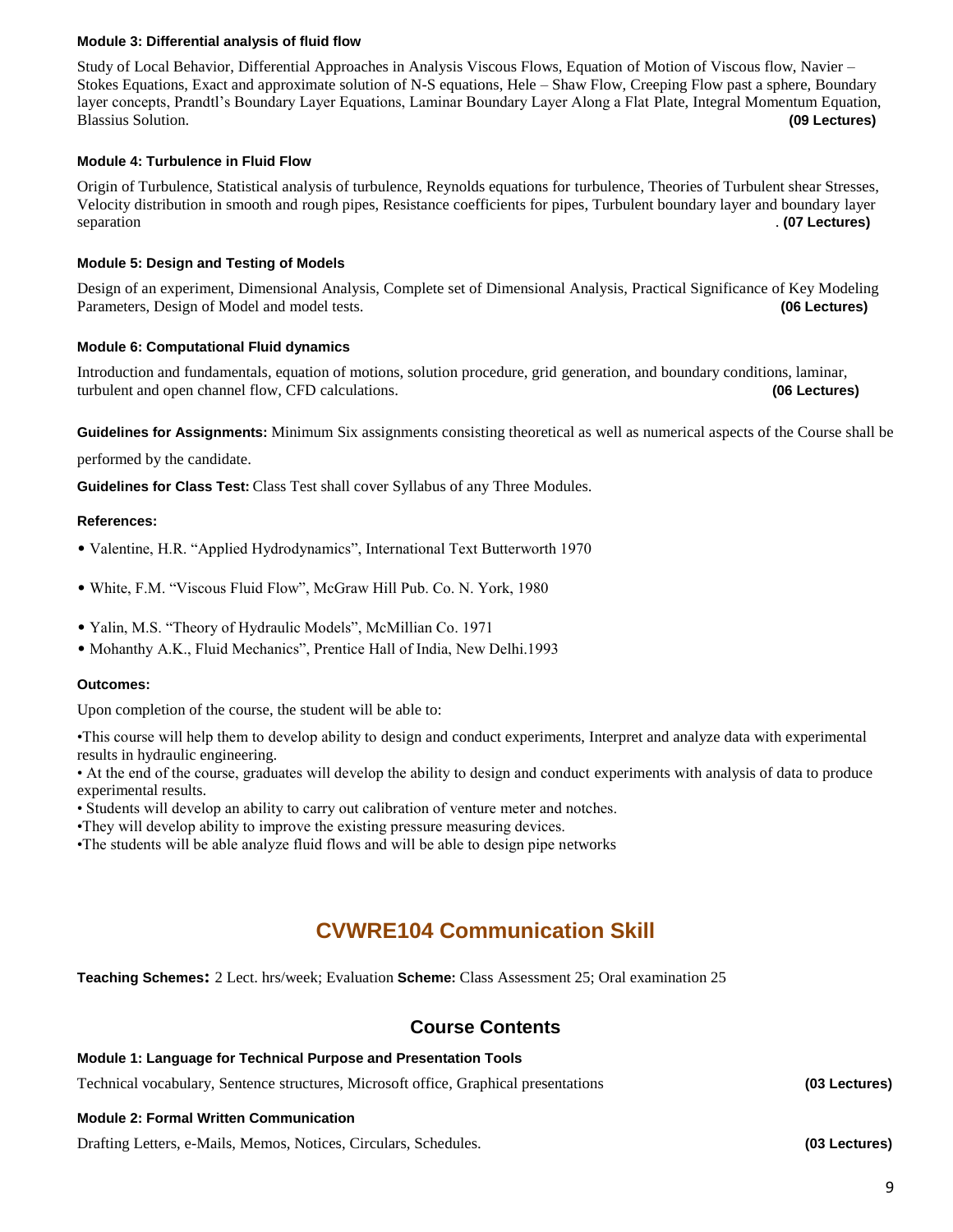### **Module 3: Project Research Proposals and Reports**

Research Proposal: Essentials, Abstract, Aims, Background & significance, Design & methods, Writing a sample proposal. Project Report: Types of reports, Planning a report, Collection & organization of information, Structure & style, Proofreading etc. Writing a sample report. **(06 Lectures) (06 Lectures) (06 Lectures)** 

## **Module 4: Leadership Skill and Team Building, Working.**

Leadership Skills**:** Leadership quality and styles, Emotional intelligence, Diplomacy and Tact and effective communication, Case studies.

Need of team, Effective teams, Group development, Roles in group, Case studies. **(06 Lectures)**

### **Module 5: Business Meetings**

Understanding role of meetings, planning meetings, developing meeting agendas, scheduling meetings, conducting meetings effectively, Taking notes and publishing minutes and concluding meetings, action plans, Demo meetings. **(06 Lectures)**

#### **Module 6: Presentation Skills**

Preparation, Understanding audience, Use of presentation tools, Presentation, nonverbal techniques, handling questions, Demo presentations.

**(04 Lectures)**

#### **References:**

- S. Hariharan, et.al. Soft Skills; MJP Publishers, 2010.
- John Seely, Oxford Guide to Effective Writing and Speaking; Oxford University Press, 2009.
- Thomas N. Huckin and Leslie A. Olsen, Technical Writing and Professional Communication
- for Nonnative Speakers of English; Tata McGraw Hills, International Edition, 1991.
- Jeff Butterfield, Soft Skills for Everyone, cengage Learning India Private Limited, 2010.
- L. Ann Masters & Harold R. Wallace, Personal Development for Life & Work,10e,Cengage
- Learning India Private Limited, 2011.

### **Outcomes:**

# **PG Lab-I**

# **CVWRE-L01PG Lab-1**

### **Teaching Schemes: 3** Pract. Hrs. /week; **Evaluation Scheme:** Oral 25; Class Assessment 25

### **Laboratory Work:**

The term work will consist of –

Any five following experiments are required to perform in the laboratory.

- 1. Flow around immersed lamina using Hele Shaw model.
- 2. Verification of Bernoulli's equation.
- 3. Study of Hydraulic Jump.
- 4. Determination of discharge coefficient of standing wave flume.
- 5. Study of water hammer phenomenon.
- 6. Water quality Analysis for various parameters.
- 7. Study of tilting flume for water discharge measurement.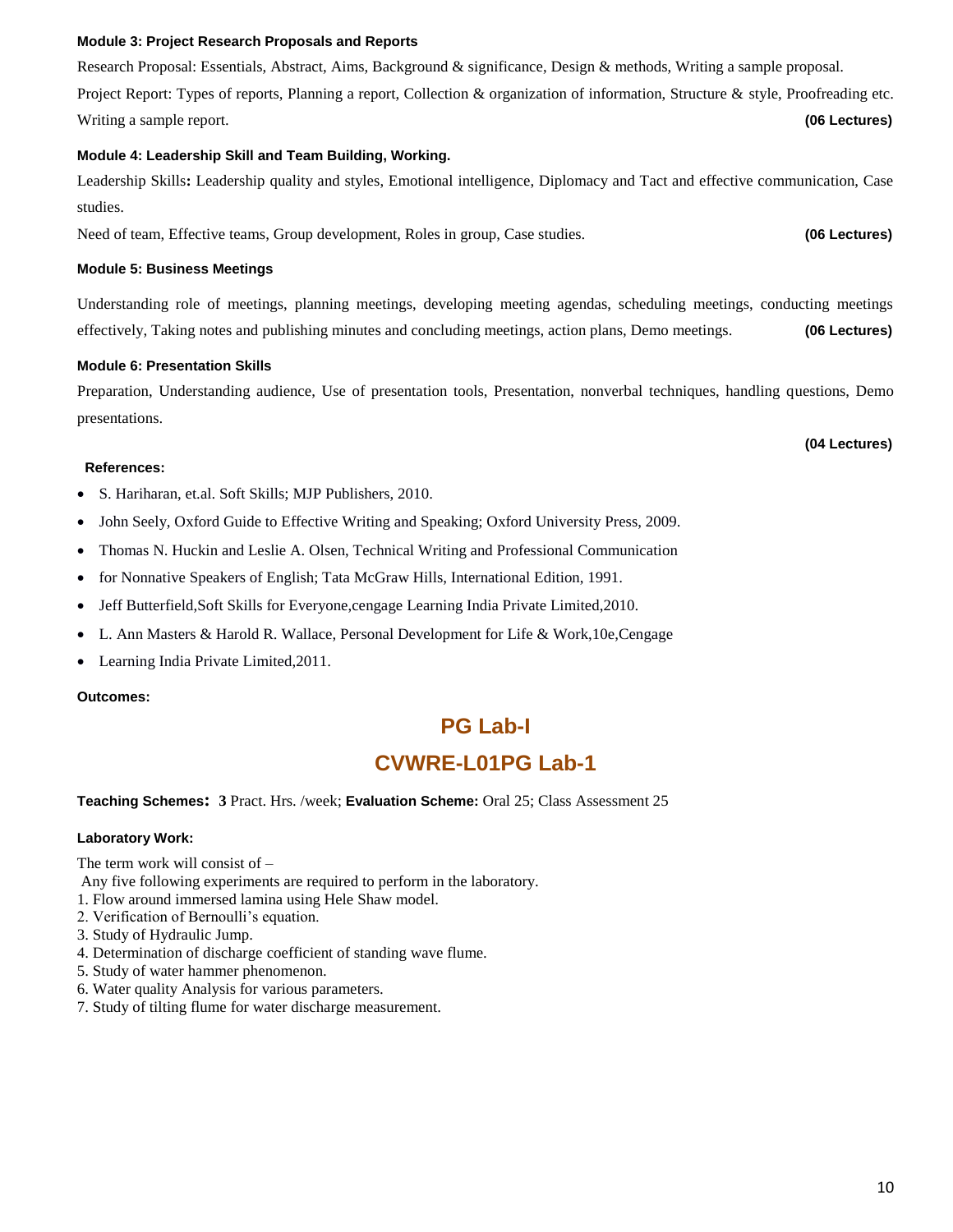# **Elective I**

# **CVWRE-E1/01 Water Application Systems**

**Teaching Schemes:** 3 Lect. hrs. /week; Evaluation **Scheme:** Theory: 60; Mid-semester Exam 20; Class Assessment 20

# **Objectives:**

- To study the conveyance, types of lining, economics of lining.
- To understand the cross-drainage work and regulating structures.
- •. To study various regulators.
- To analyze lift irrigation and drip irrigation.
- To demonstrate the features and the use of most widely used commercial and freely available irrigation systems, types, methods

# **Course Contents**

# **Module 1:**

# Conveyance through Open channel, Lined and unlined channels, types of linings and economics of lined channels.

# **Module 2:**

# Cross-drainage works and regulating structures. Types of C.D. works such as aqueducts, super-passage, canal siphons and culverts. There layout and hydraulic design concept.

# **Module 3:**

Main head regulators, cross regulators and distributary head regulators. Their layouts and hydraulic design considerations. Conveyance through closed conduit system, elements, controlling devices, general concepts of hydraulic design. Water Application Techniques

# **Module 4:**

#### Lift irrigation- General concepts, elements of lift irrigation schemes. Design consideration involved in intake well, jackwell, rising main and distribution system. Concept of cost economics. **(08 Lectures)**

# **Module 5:**

# Drip Irrigation: General concept, advantages and disadvantages. Components of system types of sprinklers, design concepts of drip irrigation.

# **Module 6:**

Sprinkler irrigation: General concept, advantages and disadvantages. Components of the system types of sprinklers, design concepts of sprinkler irrigation system.

**Guidelines for Assignments:** Minimum Six assignments consisting theoretical as well as numerical aspects of the Course shall be

performed by the candidate.

**Guidelines for Class Test:** Class Test shall cover Syllabus of any Three Modules.

# **References**

- Israelsen Henson- "Irrigation Principles and Practices", John Wiley.
- Finkel, H.J-"Hand Book of irrigation Technology" CRC Press Inc., Florida
- Cuenca, R. H.- "Irrigation system design" Prentice Hall.
- Khushani-"Irrigation system design-Vol. III Oxford and IBH.

## **(08 Lectures)**

**(07 Lectures)**

## **(07 Lectures)**

# **(08 Lectures)**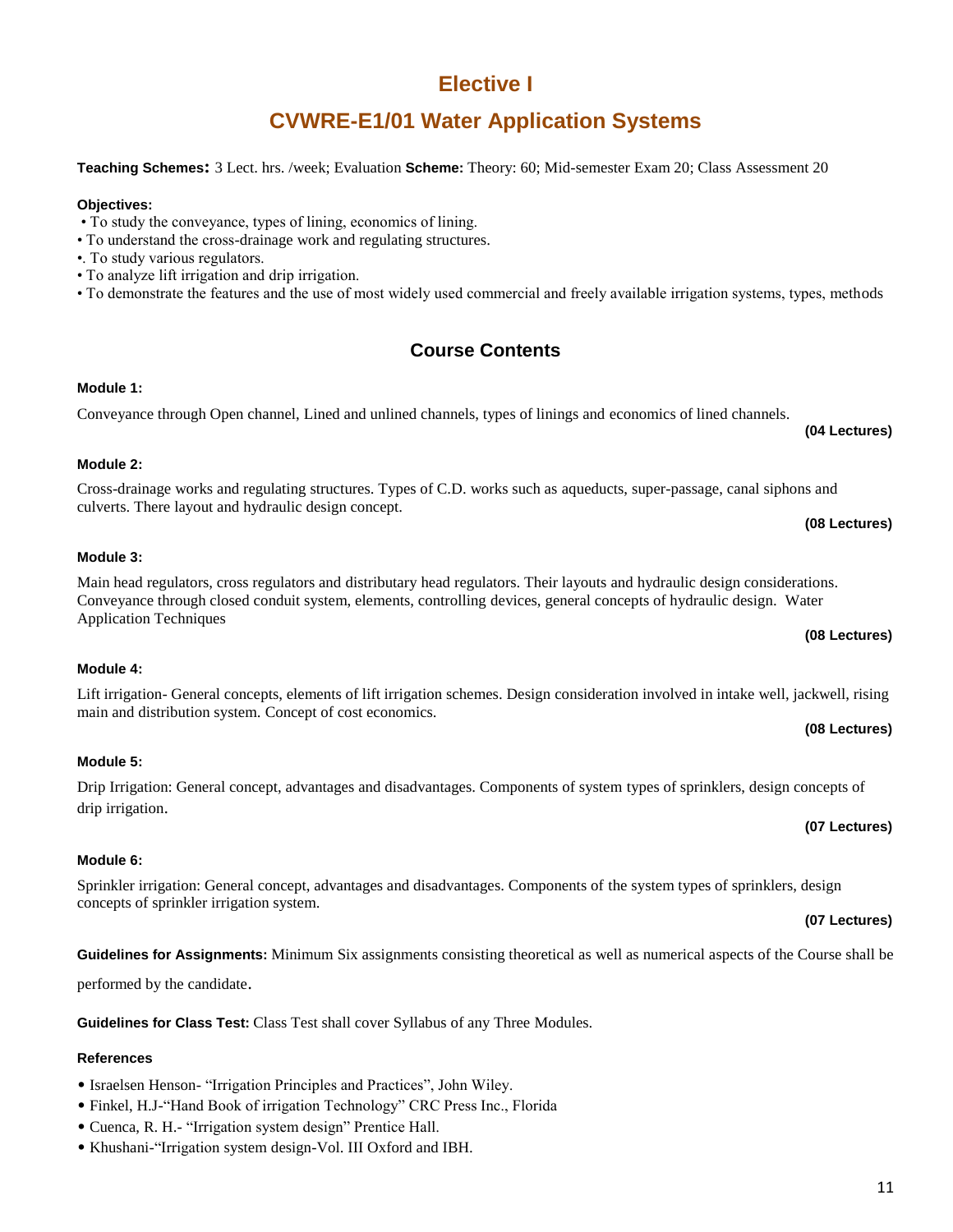# 12

### **Outcomes:**

Upon completion of the course the students will be able to:

- Demonstrate the methods of water application.
- Analyze the cross drainage work.
- The students will be able to assess hydraulic design considerations in regulators.
- The students will be able to understand Water Application Techniques.
- The students will be able to understand and design of lift irrigation system.
- The students will be able to design of drip and sprinkler water application techniques.

# **Elective I**

# **CVWRE-E1/02 Computational and Statistical Methods**

**Teaching Schemes:** 3 Lect. hrs. /week; Evaluation **Scheme:** Theory: 60; Mid-semester Exam 20; Class Assessment 20

## **Course objectives:**

- 1. To study the numerical solutions of ordinary differential equation.
- 2. To understand the numerical techniques applied in FEM
- 3. To study classification of data and concepts of probability.
- 4. To analyze fuzzy and neuron models.

# **Course Contents**

## **Module 1:**

Numerical Solution of Ordinary Differential Equations : Solution by Taylor's Series, Euler's Method, Runge Kutta Methods, Solution of Algebraic and Transcendental equations, Newton Rapson, Bisection method.

## **Module 2:**

# Finite Elements method : Basic Concepts, Solution of Discrete Problems, Steady State and Time Dependent Continuous Problems, Application of Finite method through illustrative examples.

## **Module 3:**

# Classification and Presentation of data, Basic Concepts of Probability, Probability Axioms, Analysis and Treatment of Data, Population and Samples, Measures of Central Tendency Measures of Dispersions, Measures of Symmetry.

## **Module 4:**

# Probability Distributions: Discrete and Continuous Probability Distribution Functions – Binomial, Poisson, Normal, Lognormal, Transformations to Normal Distributions, Extreme Value Distributions, Parameter Estimation – Methods of Moments, Method of Maximum Likelihood, Probability Weighted Moments and Least Square Methods.

# **Module 5:**

**Module 6:**

#### Regression Analysis : Simple Linear Regression, Evaluation of Regression – Confidence Intervals and Tests of Hypothesis – Multiple linear Regression – Correlation and Regression Analysis. **(08 Lectures)**

Fuzzy logic, Neural Networks and Genetic Algorithms : Introduction, Concepts, Basic Fuzzy Mathematical Operations, Mathematical Model of Neuron, Learning Algorithms, Architecture, Introduction to genetic algorithm, Operators, Applications.

# **(08 Lectures)**

# **(06 Lectures)**

# **(08 Lectures)**

**(04 Lectures)**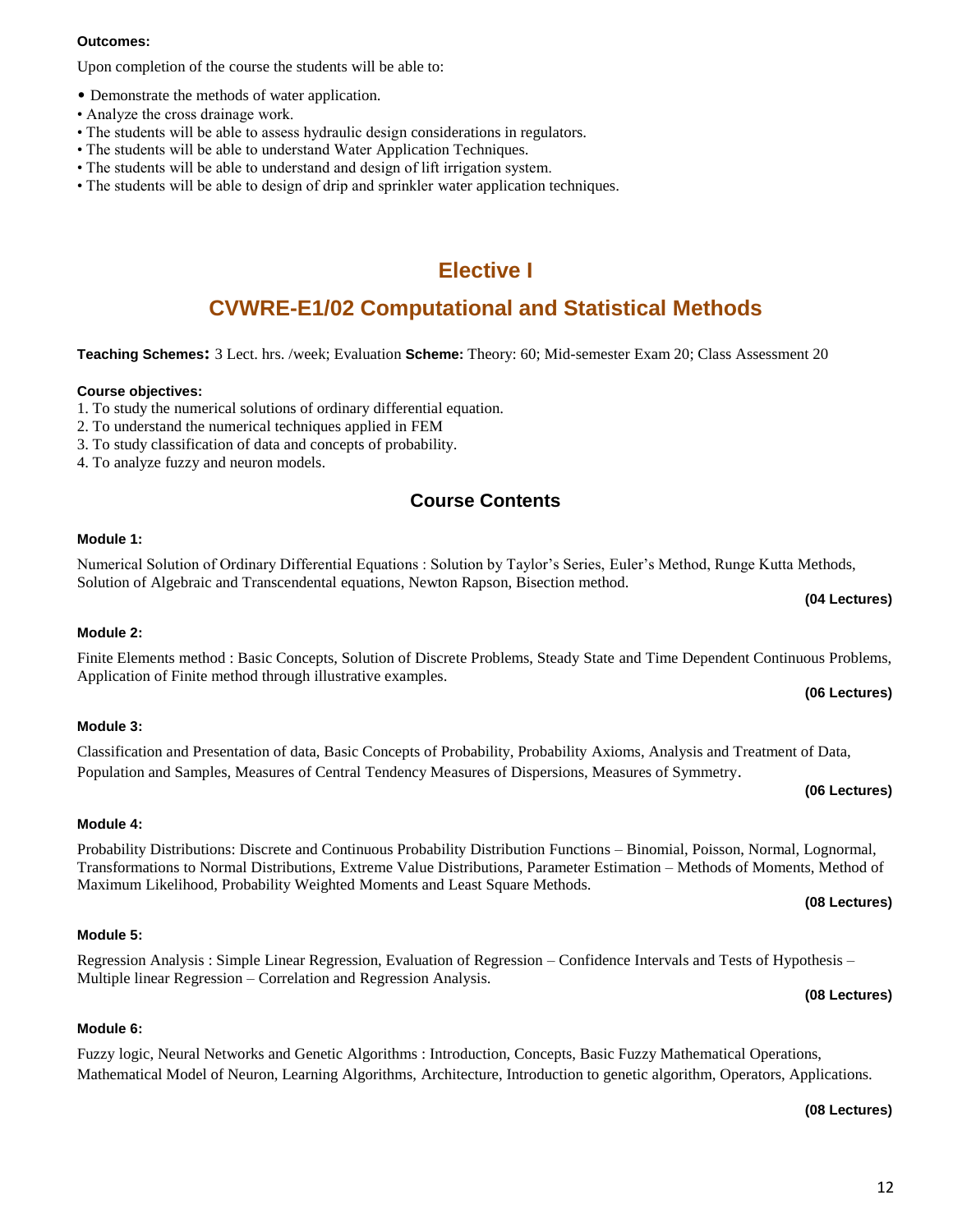**Guidelines for Assignments:** Minimum six assignments consisting theoretical as well as numerical aspects of the Course shall be performed by the candidate.

**Guidelines for Class Test:** Class Test shall cover Syllabus of any Three Modules.

## **References:**

- Gupta S.P. "Statistical Methods ", S. Chand & Sons1999
- Hann C.T., "Statistical Methods in Hydrology", East West Press, New 1995 Delhi.
- Sastry, S.S., "Introductory Methods of Numerical Analysis ", Prentice Hall of India (P) Ltd., New Delhi.1995
- Rao V & H. Rao, "C++, Neural Networks and Fuzzy Logic, BPB Publications, New Delhi.1995
- Goldberg, D.E. (200), "Genetic Algorithms in Search, Optimization & Machine Learning", Addison Wesley Longman (Singapore) Pte. Ltd., Indian Branch, Delhi.

## **Outcomes:**

Upon completion of the course the students will be able to:

1. Demonstrate the classification and presentation of data.

- 2. Compute the problems by FEM.
- 3. Analyze by fuzzy methods
- 4. Estimation of parameters.
- 3. Analyze mathematical models by neuron.

# **Elective II**

# **CVWRE-E2/01 Water Supply Systems**

**Teaching Schemes:** 3 Lect. hrs. /week; Evaluation **Scheme:** Theory: 60; Mid-semester Exam 20; Class Assessment 20

### **Course Objectives**

•To acquaint the students with drinking water quality standards and criteria

•Study of conventional water treatment processes.

•To prepare the students to carry out study of test and odor, softener.

• To acquaint the students with various design of transportation systems.

# **Course Contents**

### **Module 1: Introduction**

Water Requirements , Sources of water, water Supply , water Supply Considerations Water Quality , Drinking Water Standards, Secondary Standards – Toxics, Water Pollutants, Quality Criteria for surface Water ,purpose of Water Treatment –Selection of Water processes.

### **Module 2: Conventional Treatment processes**

sedimentation , type of sedimentation , Zone Setting ,Filtration ,Gravity Granular ,- Media Filtration ,Head Losses , Back Washing and Media Filtration , Head Losses, Back Washing and Media Fluidization,- Pressure Filters –slow sand Filters, Coagulation and flocculation Coagulants, Coagulant aids, Rapid Mixing Devices, Disinfection Methods Fluoridation, De fluoridation **(09 Lectures)**

## **Module 3: Water Softening**

| Lime Soda Process, Variations-Ion Exchange Softening and Nitrate Removal                                 | (06 Lectures) |
|----------------------------------------------------------------------------------------------------------|---------------|
| <b>Module 4: Iron and Manganese Removal</b><br>Iron Corrosion, Water Stabilization – Cathodic Protection | (06 Lectures) |
| <b>Module 5: Test and Odour</b>                                                                          |               |
| Method of control, Aeration, Adsorption and Control of Algae Growth.                                     |               |

**Module 6: Reduction of Dissolved Salt**

Distillation, Reverse Osmosis, Electrolysis Transportation and Distribution of Water: Aqueducts, Hydraulic Consideration, Design Of Transportation System, Distribution Reservoirs and Service Storage.

**(07 Lectures)**

**(06 Lectures)**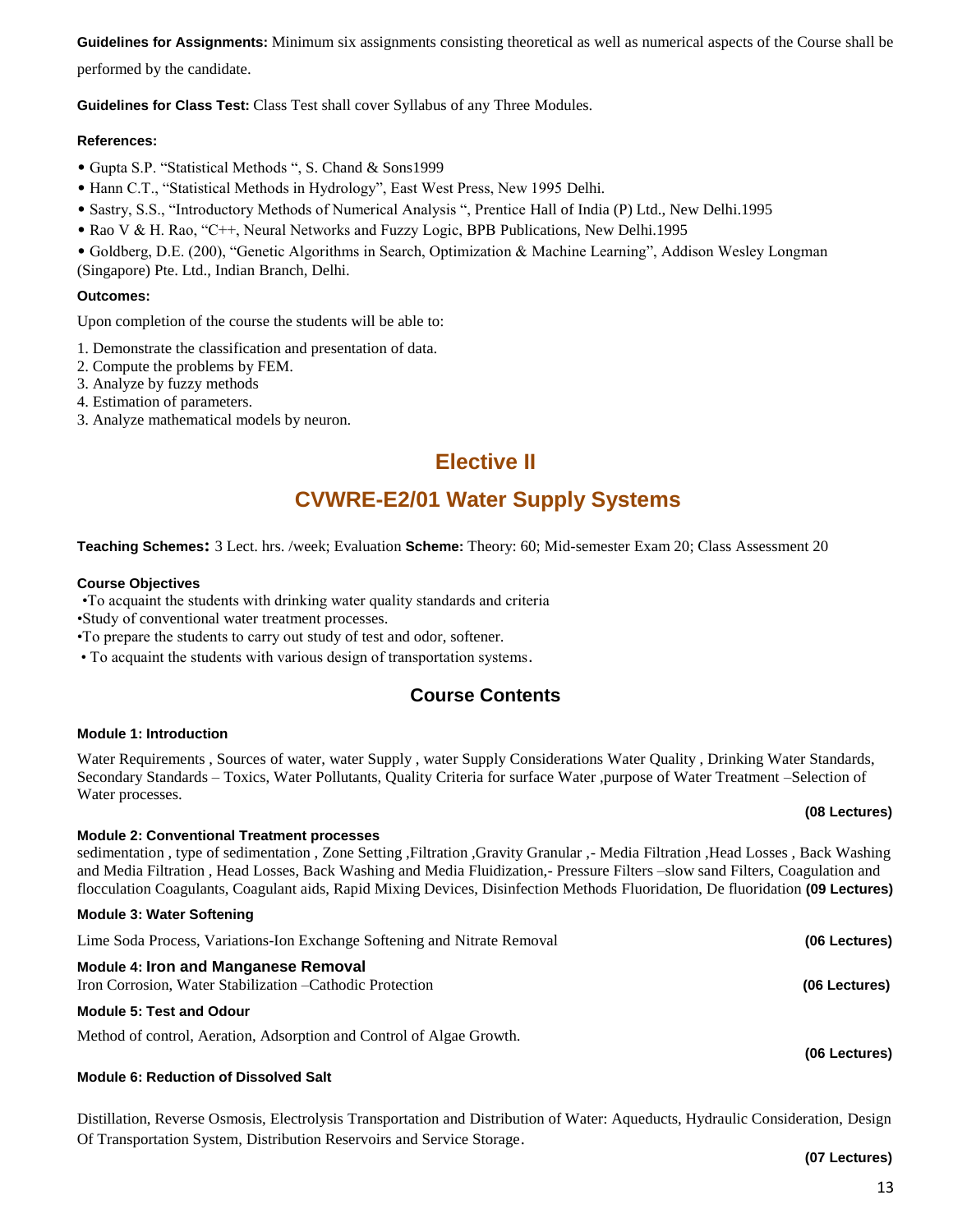## **Guidelines for Assignments:**

Minimum Six assignments consisting theoretical as well as numerical aspects of the Course shall be performed by the candidate.

**Guidelines for Class Test:** Class Test shall cover Syllabus of any Three Modules.

#### **References:**

- .ViessmanJr.,mark J Hammer Water Supply and Pollution Control. McGraw International Edition 1990
- .Peavy ,H.S.Row ,D.R. and Techbanaglous, G(1995) Environmental Engineering McGraw International Edition
- Fair, Geyer, oakum Water Supply Engineering John Wiley 1990
- Turbuit T H Y "Principles of Water Quality Control", Pergamon Press.1998

#### **Outcomes:**

Upon completion of the course the students will be able to:

- Analyze water quality.
- •. Selection of proper water treatment units and plan their operations on the basis of raw water
- Apply knowledge of advanced water treatment processes for individual water purification units.
- Design and supervise of water treatment units

# **Elective II**

# **CVWRE-E2/02 GIS In Water Resources Engineering**

#### **Teaching Schemes:** 3 Lect. hrs. /week; Evaluation **Scheme:** Theory: 60; Mid-semester Exam 20; Class Assessment 20

#### **Objectives:**

• To gain understanding of the physics of remote sensing and an introduction to the major remote sensing systems that are in operation today.

- To provide introductory understanding and working knowledge of Geographic Information Systems (GIS)
- To gain applied experience in using GIS through a number of case study exercises.

• An understanding of current research, technology and policy developments in the GIS/RS area and their potential applications to environmental and sustainability issues.

# **Course Contents**

### **Module 1:**

Introduction Scope of Remote Sensing and GIS in Water Resource and Environmental Systems – Geomorphological, Hydrological and Land use Mapping. Evaluation of Water Resources Potential Rainfall Runoff modeling using remote sensing inputs.

### **Module 2:**

# Flood and Draught Studies, Flood plain zoning – inundated areas – evaluation models – Draught assignment and monitoring.

# **Module 3:**

# Command Area Studies – Cropping patterns, conditions of crops, irrigation system performance – crop yield estimation.

# **Module 4:**

GIS, Hydrology and Resources Management – Watershed development, measurement options, inventory. Remote Sensing in Show Cover Studies – Snowmelt Runoff.

### **Module 5:**

**Module 6:** 

Reservoir Sedimentation, Erosion and Deposition – Catchment Area Treatment – Estimation of Sediment Load – Use of models.

**(07 Lectures)**

### **(08 Lectures)**

# **(08 Lectures)**

# **(07 Lectures)**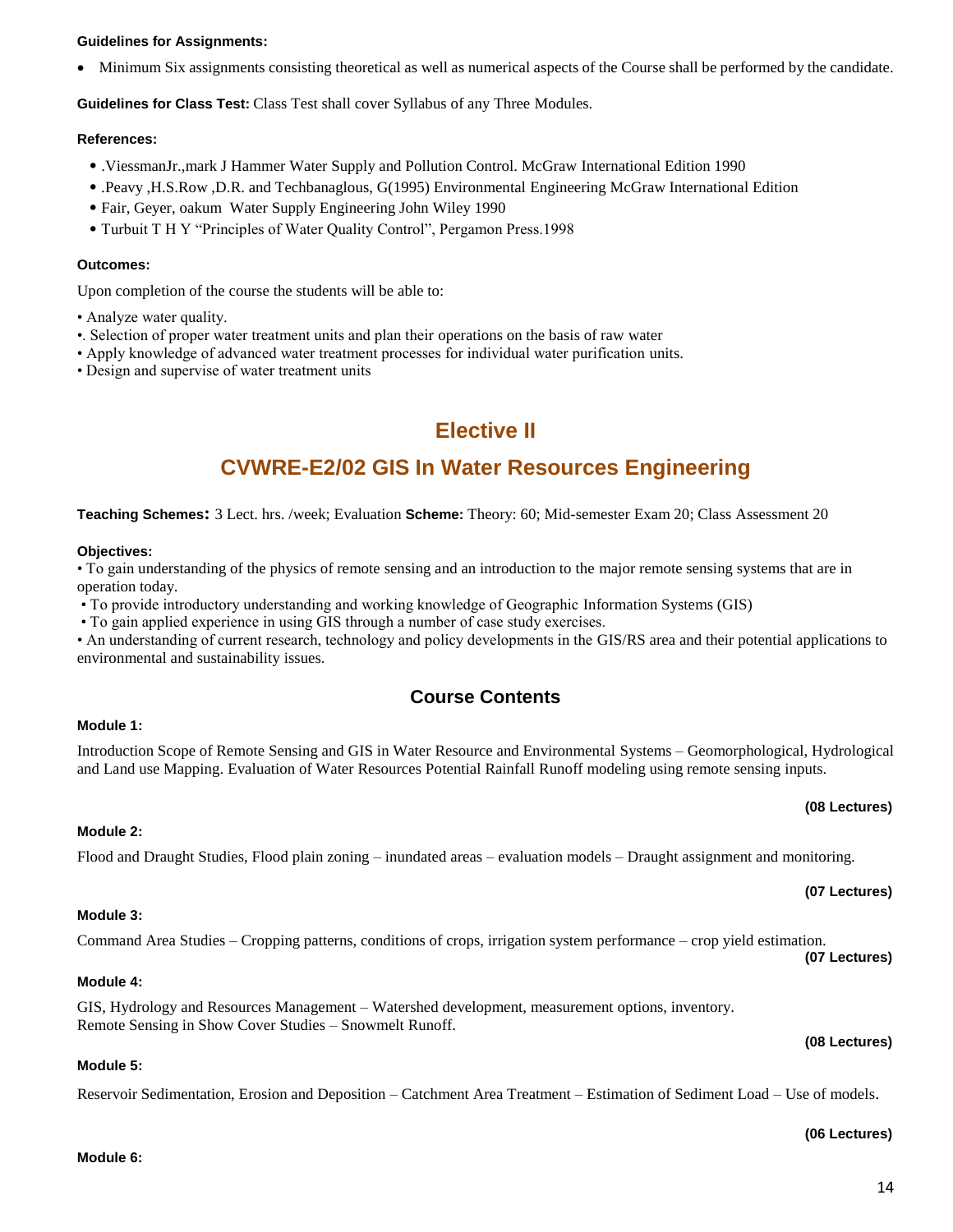Environmental Applications – Urban Storm water Studies – Soil waste management – wetlands nonpoint sources pollution.

### **(06 Lectures)**

**Guidelines for Assignments:** Minimum Six assignments consisting theoretical as well as numerical aspects of the Course shall be performed by the candidate.

**Guidelines for Class Test:** Class Test shall cover Syllabus of any Three Modules.

### **References:**

•. Lillesand T.M. and Kiefer R.W., Remote Sensing and Image Interpretation" JohnWiley and Sons, N York 1993

•. Swain P.H., and S.M. Davis, "Remote Sensing – The Quantitative Approach", McGraw Hill Publishing Company, N. York.'1987

•. Lyon, J.G. and McLarthy, J., "Wetland and Environmental Application of GIS", Lewis Publisher, Washington.1995

## **Outcomes:**

Upon completion of the course the students will be able to:

• GIS and remote sensing techniques. •Different softwares related to GIS and remote sensing •Rainfall runoff modelling

•Flood and drought studies

# **Elective II**

# **CVWRE-E2/03 Integrated River Basin Management**

**Teaching Schemes:** 3 Lect. hrs. /week; Evaluation **Scheme:** Theory: 60; Mid-semester Exam 20; Class Assessment 20

## **Objectives:**

- To understand naturally functioning river basin system.
- To study conservation, management and development of water.
- To learn integrated water resources planning management including water supply and demand management.
- To study decision support for river basin management

# **Course Contents**

**Module 1: Introduction**

Global and national scenario in general. Naturally functioning river basin river system. Concept of integration in the river basin

setting. Conservation, management and development of water. Economic and social benefits, restoring freshwater ecosystem.

**(06 Lectures)**

## **Module 2: Interlinking of major rivers in India**

Water Resources Development in India: National water policy of India, Water resources potential of India, Inter basin transfer of water: Concept of inter basin transfer of water, Proposed inter basin transfer of water from surplus regions of India to deficit regions of India, National perspective plan of India-Himalayan rivers component and peninsular rivers component.

**(08 Lectures)**

## **Module 3: River basin planning and management:**

water quantity and quality and its protection; Land use; socio-economic condition; Integrated water resource planning management

including water supply and demand management; urban and rural water development; decision support for river basin management;

International river basin management including conflict and resolution and sustainable development. Maintenance of echo system,

conventional approaches. **(08 Lectures)**

**Module 4: Climate change and water resources sustainability**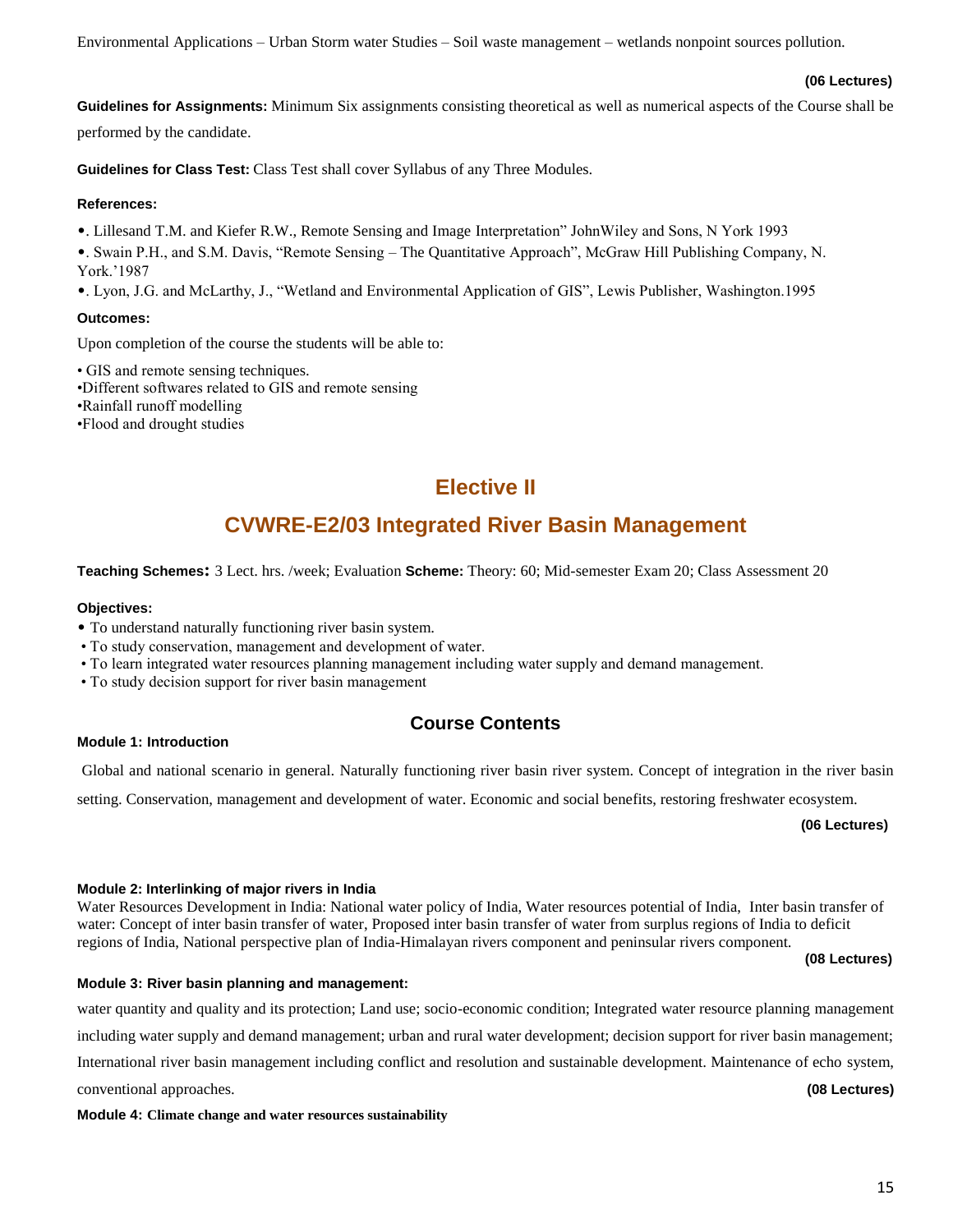Reasons, details of climate change, and sustainable development introduction to cost-benefit analysis economic evaluation of environmental goods environmental and social cost-benefit analysis. **(07 Lectures)**

# **Module 5: Long term vision**

# Stake holders and initiates, integration of policies, decision and cost across, sectoral interest includes industry, agricultural, urban

development, navigation, fisheries, fisheries management and conservations, strategic decision making at river basin scheme

# **(07Lectures)**

# **Module 6:**

Legal Aspects of water & Environment Systems: Principles of Law Applied to Water Rights and water allocation, water laws. Environmental protection law. Environmental constraints on Water Resources Development.

# **(06 Lectures)**

**Guidelines for Assignments:** Minimum Six assignments consisting theoretical as well as numerical aspects of the Course shall be performed by the candidate.

**Guidelines for Class Test:** Class Test shall cover Syllabus of any Three Modules.

# **References:**

- Kemper, Karin; Blomquist, William; Dinar, "Integrated River Basin Management through Decentralization" Ariel (Eds.) 2007,
- Saha S.K.,"River basin management theory and practice" Chichester:John Wiley,1981.

• Falconer R. A. "River basin management" Cardiff University, United Kingdom and W. R. BLAIN, Wessex Institute of Technology, United Kingdom.

# **Outcomes:**

Upon completion of the course the students will be able to:

- River basin planning and management.
- •Details of climate change concept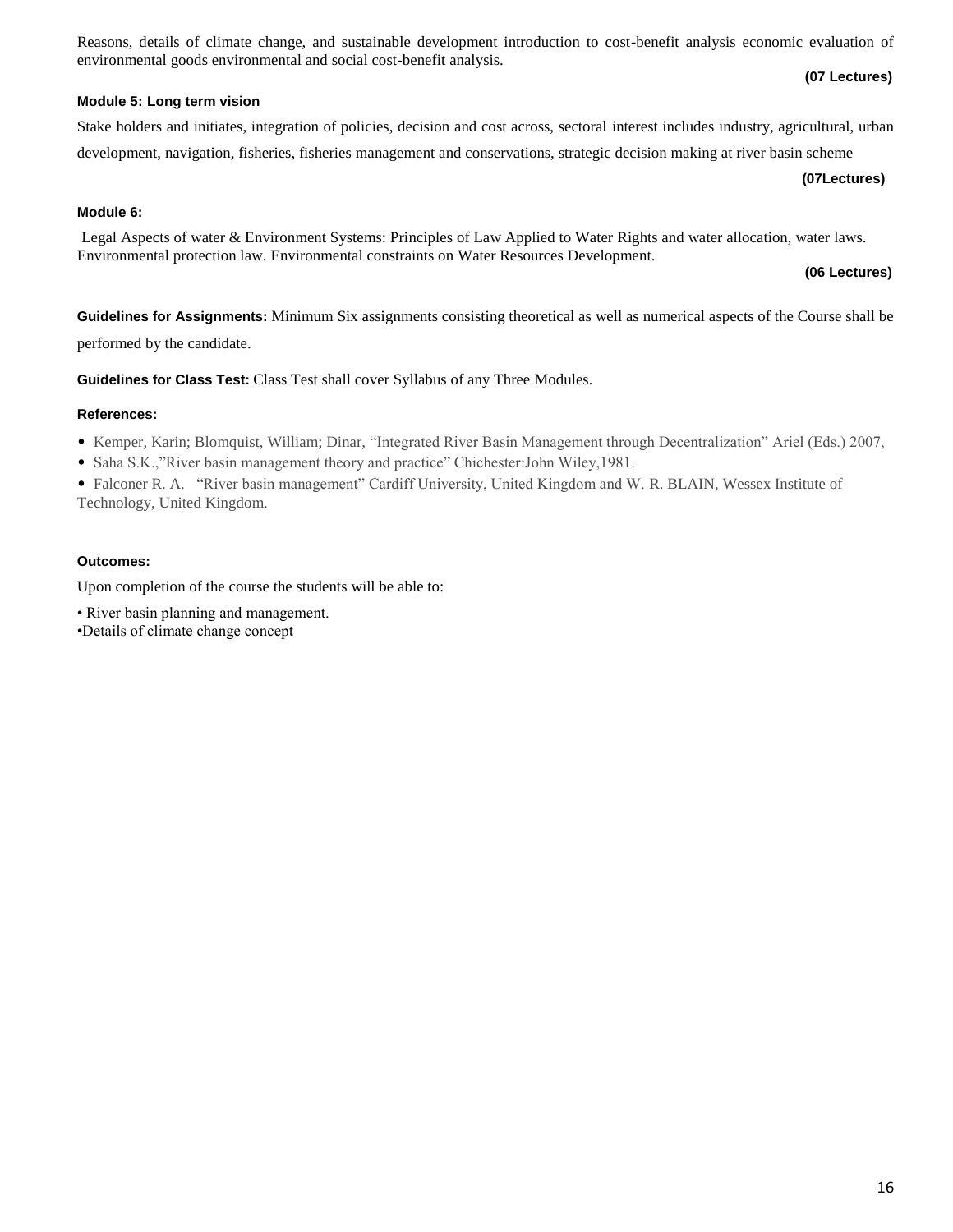# **Semester II**

# **CVWRE201 Water Resources and Hydraulic Structures**

## **Teaching Schemes:** 3 Lect. + 1 Tut hrs. /week; Evaluation **Scheme:** Theory: 60; Mid-semester Exam 20; Class Assessment 20

## **Objectives**

• To study the different aspects of design of hydraulic structures

•To design different types of dams

•To provide knowledge on various hydraulic structures such as energy dissipaters, head regulators and, Cross regulators, canal falls and structures involved in cross drainage works

•To understand the analysis of seepage and hydraulic jump

• To study the different aspects of spillways and spillway gates.

# **Course Contents**

## **Module 1**

Water Resources Development in India: National water policy of India, Water resources potential of India, Inter basin transfer of water: Concept of inter basin transfer of water, Proposed inter basin transfer of water from surplus regions of India to deficit regions of India, National perspective plan of India-Himalayan rivers component and peninsular rivers component.

**(08 Lectures)**

## **Module 2**

**Masonry and concrete dams**: Evaluation of theory of design, Earth quake forces on dam and water mass, up-lift force. Strengthening and raising of dams, High dams.

**Arch dams** – Development of arch dams, equations of cylindrical shells, general concepts about trial load method and elastic shell method.

**Counter fort and hollow dams**: Genesis of the style, pros and cons. General stability of the dam.

**Rock fills dams**: General Design principles, methods of constructions and compaction **(10 Lectures)**

## **Module 3:**

Instrumentation in dams **(04 Lectures)**

## **Module 4: Earth dams**

Calculation and control of seepage through dam and foundation. Drainage of earth dams, design of filters, design of earth dams. **(06 Lectures)**

## **Module 5 Spillways**

Determination of capacity, Types, ogee, side channel, chute, shaft, siphon, etc. general layout and elements, Basic Principles of hydraulic design. Energy dissipation arrangements.

**Spillway Gates** – Types such as Tainter, drum, vertical lift, automatic gates. General discussion about layout, elements and basic principles of design. Design of weirs **(08 Lectures)**

## **Module 6: Outlets through dams:**

Pressure and non-pressure outlets, types, layouts, general arrangement and components, nature of flow in outlets, head losses,

hydraulic considerations involved in the design of high head outlets. **(06 Lectures)**

**Guidelines for Assignments**: Minimum six assignments consisting theoretical as well as numerical aspects of the course shall be performed by the candidate.

**Guidelines for Class-Test**: Class test shall cover syllabus of minimum three module

### **References:**

- •. Creager, Justin, Hinds "Engineering for dams Vol. I, II, III.
- Sharma, H.D. "Concrete Dams"
- Garg, S.K. "Irrigation Engineering and Hydraulic Structures", Khanna Publishers, 1988

## **Course Outcomes:**

On completion of the course, student will be able to

- Plan and design the reservoirs depending upon the water resources potential.
- Analyze and design Gravity dams and Earth dams.
- Demonstrate the design principles of Arch dams.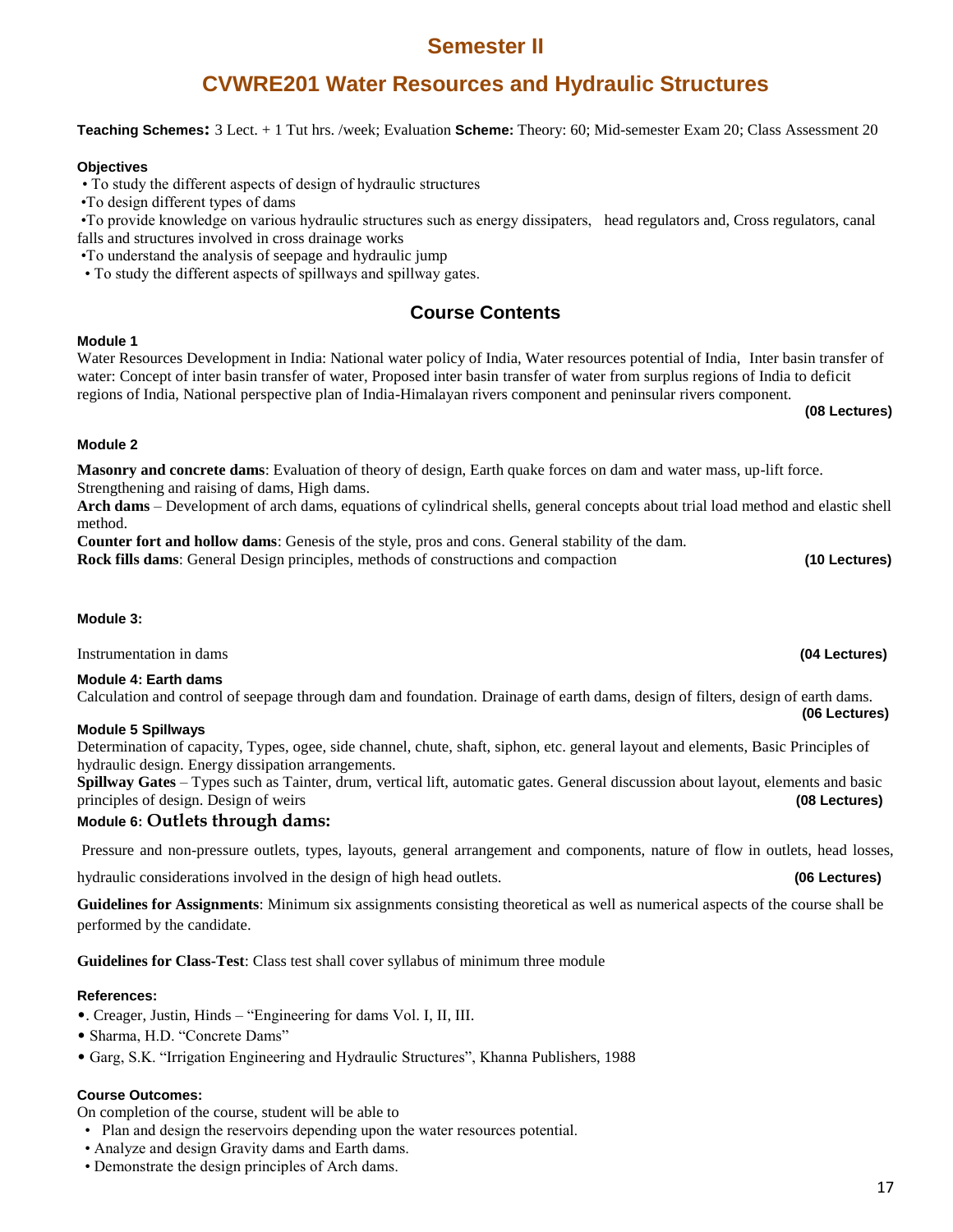# • Solve seepage problems for Weirs on Permeable Foundations

• Demonstrate the knowledge of water power engineering and river training works.

# **CVWRE202: WATER RESOURCES SYSTEMS PLANNING & MANAGEMENT**

**Teaching Schemes:** 3 Lect. + 1 Tut hrs. /week; **Evaluation Scheme**: Theory: 60; Mid-semester Exam 20; Class Assessment 20 **Course Objectives**

• To provide the students with a basic understanding of water resources engineering,

• To enable the student to the economic analysis of water resources systems.

• To provide the student with a methods of system analysis.

• To provide students the Water quality management practices.

•To enable students to select appropriate legal aspects of water and environment systems.

# **Course Contents**

#### **Module 1** Introduction: General Principles of Systems Analysis to Problems in Water Resources Engineering, Objectives of water resources

#### **(06 Lectures) Module 2: Economics of planning**

systems Socio – Economic Characteristics

Global scenario of water resources planning, price theory, Resource allocation, project optimality conditions,, cost benefit studies, role of benefit cost ratio parameters in project selection. Economic feasibility tests. Decision making under uncertainty and risk. Cost benefit studies of single and multipurpose projects. Economic planning. Capacity expansion. Principles of Engineering Economy, Capital, Interest and Interest rate, Time Value of Money, Depreciation, Benefit Cost Evaluation, Discounting Techniques, Socio – Economic Analysis

# **Module 3:**

Methods of Systems Analysis: Linear Programming Models, Simplex Method, Sensitivity Analysis, Dual Programming, Dynamic Programming Models, classical optimization techniques, Non-Linear Programming, Gradient Techniques., Genetic algorithm, Stochastic Programming, Simulation, Search techniques, Multi objective optimization **(08 Lectures)**

### **Module 4:**

Water Quantity Management: Surface water storage requirements, storage capacity and yield, reservoir design, water allocations for water supply, irrigation, hydropower and flood control reservoir operations, planning of an Irrigation system, irrigation scheduling, groundwater management, conjunctive use of surface and subsurface water resources, Design of water conveyance and distribution systems.

# **(08 Lectures)**

## **Module 5:**

# Water Quality Management: Water Quality Objectives and Standards, Water Quality Control Models, Flow Augmentation, Wastewater Transport Systems, River Water Quality Models.

## **Module 6:**

### Legal Aspects of water & Environment Systems: Principles of Law Applied to Water Rights and water allocation, water laws. Environmental protection law. Environmental constraints on Water Resources Development.

**Guidelines for Assignments**: Minimum six assignments consisting theoretical as well as numerical aspects of the course shall be

**Guidelines for Class-Test**: Class test shall cover syllabus of minimum three module

 **(06 Lectures)**

### **References:**

performed by the candidate.

# **(08 Lectures)**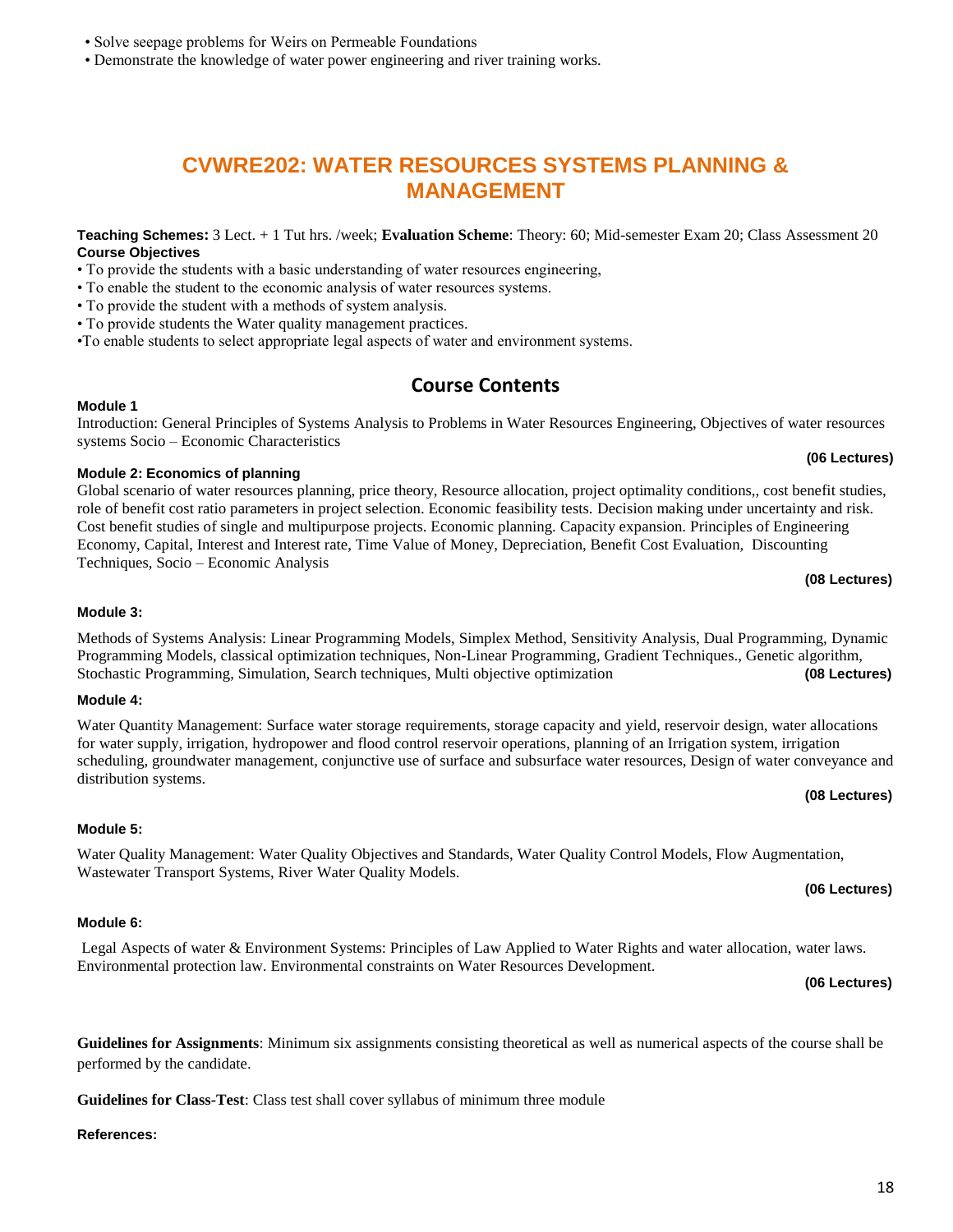•Loucks, D.P., Stedinger, J.R. and Haith, D.A. "Water Resources Systems Planning and Analysis", Prentice Hall Inc. N. York 1982

- Chaturvedi, M.C. , "Water Resources Systems Planning and Management", Tata McGraw Hill Pub. Co., N. Delhi, 1987
- Hall W.A. and Dracup, J.A. , "Economics of Water Resources Planning ", McGraw Hill publication N Delhi.1975
- James, L.D. and Lee "Economics of water resources planning", McGraw Hill Inc. N York.1975
- Kuiper, E. "Water Resources Development, Planning, Engineering and economics", Buttersworth, London.1973
- Biswas A.K."Systems Approach to water management" McGraw Hill Inc, N York.1975
- Taha, H.A., "Operation research", Prentice Hall of India, N. Delhi.1995

## **Course Outcomes:**

- The students will be able to assess general principles of systems analysis to problems in Water Resources Engineering.
- The students will be able to analyze economic of water resources engineering.
- •The students will be able to analyze methods of systems analysis
- •The students will be able to understand the. Water Quantity Management
- •The students will be able to describe legal aspects of water & environment systems.

# **CVWRE-S01 Seminar I**

**Teaching Schemes:** 4 Pract. Hrs. /week; Evaluation **Scheme:** Class Assessment 50; Oral Examination 50

## **Laboratory Scheme:**

Seminar I shall be presented on one of the advanced topics chosen in consultation with the supervisor. Students must study latest literature. The concepts must be clearly understood and presented by the student. All modern methods of presentation should be used by the student. Minimum 03 presentations are expected within period of semester by the student. A hard copy of the report should be submitted before delivering the seminar. A copy of the report in soft form must be submitted to the Supervisor along with other details, if any.

# **PG Lab-2 CVWRE-L02: PG-Lab -2**

## **Teaching Scheme:** Practical: 04 Hours / Week Class Assessment :50 Practical Exam: 50 Marks

The term work will consist of –

- Any five following experiments are required to perform in the laboratory.
- 1. Determination of rainfall-runoff co-relation for any rainfall, runoff data
- 2. Determination of mass curve and hyetograph from obtained data.
- 3. Measurement of permeability.
- 4. Determination of rate of evaporation.
- 5. Design of rainwater harvesting system.
- 6. Study of velocity meter.
- 7. Study of vortex flow.
- 8. Study of water budgeting & water audit

# **CVWRE-L02 Mini Project**

**Teaching Schemes:** 4 Pract. Hrs. /week; Evaluation **Scheme:** Class Assessment 50; Oral Examination 50

## **Laboratory Scheme:**

Mini project shall be based on one of the topic chosen in consultation with the supervisor. Mini project may be interdisciplinary nature. Areas of recent techno-management development shall be explored. Research innovations may be considered as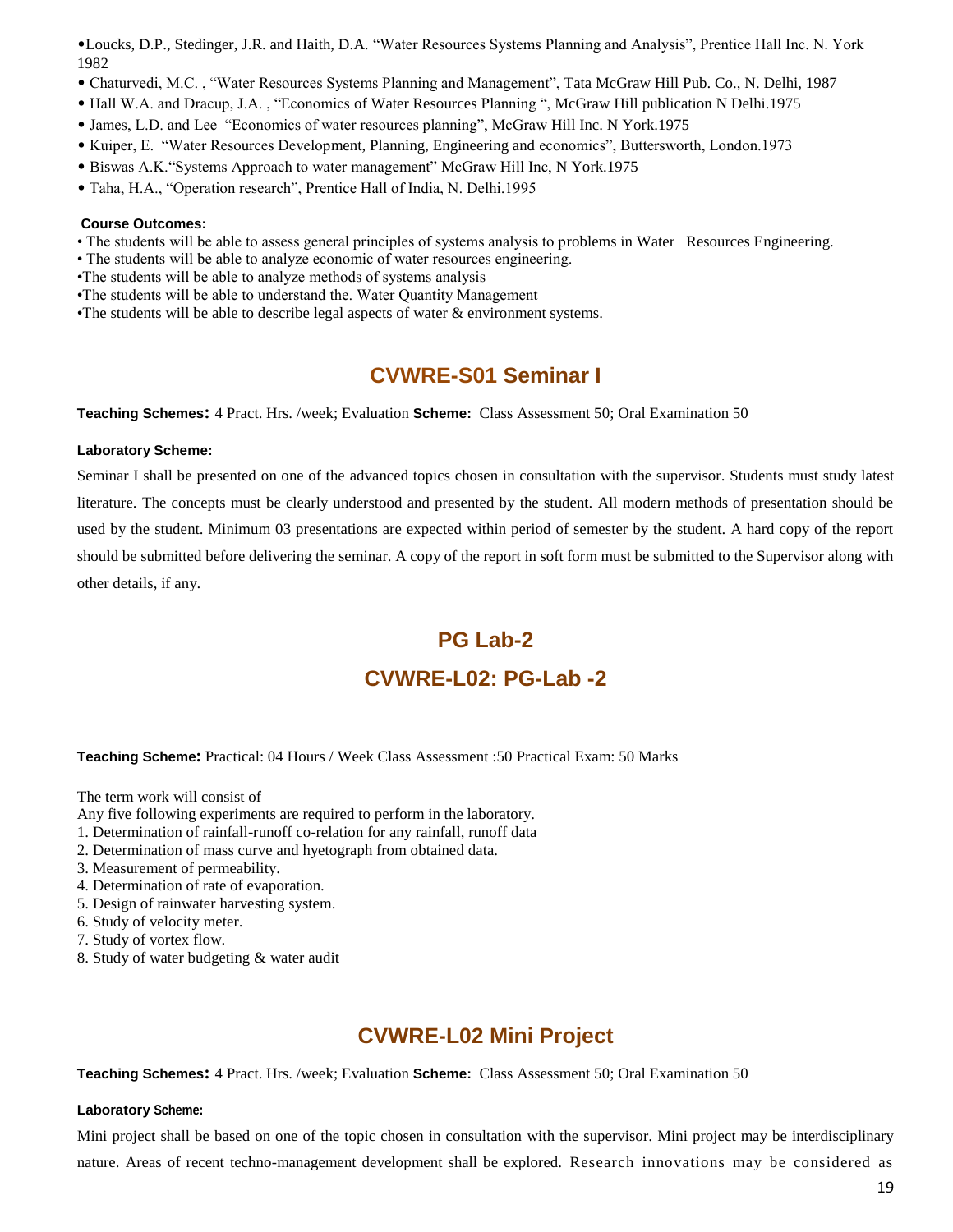prospective areas. Mini project may be related with main project to explore possibilities of continuation further and to study the pre-requisites.

# **Elective III**

# **CVWRE-E3/01 Land and Water Management**

**Teaching Schemes:** 3 Lect. hrs. /week; Evaluation **Scheme:** Theory: 60; Mid-semester Exam 20; Class Assessment 20

# **Course Objectives**

•To provide the students with a irrigation development in India.

• To enable the student to analysis of the physical and chemical properties of soil..

•To provide the student with a basic introduction of soil plant relationship..

• To provide students the basic introduction of Watershed management practices.

• To enable students to select appropriate irrigation management. Systems.

# **Course Contents**

## **Module 1**

Irrigation Development in India, Planning of Irrigation projects, command area development Programme,

# **Module 2**

# Physical and chemical properties of soil, soil profile, soil aeration, classification of Irrigable Soils, Soil survey, soil management  **(06 Lectures)**

# **Module 3**

# Soil-Plant-Water relationships, Capillary and non-capillary pores, water relation of Soils, infiltration, Hydraulic conductivity, water movement through soils, Soil water potential, soil moisture constants, plant water relations, rooting characteristics

**Module 4**

### Watershed management: Objectives, water conservation and harvesting, soil erosion-principles and causes, estimation of soil loss, universal soil loss equation control and conservation, Land capability classification. **(06 Lectures)**

# **Module 5**

# Watershed development ridge to valley concept, water harvesting technique for life Saving irrigations, land treatment, drainage line treatment, role of geology, design of Structure, estimation of water harvested, impact on environment, hydrology of micro watershed, case study.

# **Module 6**

# Irrigation Management: Land grading and Field Layout, Cropping patterns, Fertilizers, On-farm developments, Diagnostic analysis of irrigation system, water Application methods, Rotational water distribution, Micro Irrigation, Water Logging and Salt Problems, Reclamation and Management of Salt affected Soils, Drainage, Participatory Irrigation Management.

**(08 Lectures)**

**Guidelines for Assignments:** Minimum six assignments consisting theoretical as well as numerical aspects of the Course shall be

performed by the candidate.

**Guidelines for Class Test:** Class Test shall cover Syllabus of any Three Modules.

# **References:**

- Murthy, V.V.N. "Land and Water Management Engineering", Kalyani Publishers, Ludhiana.1999
- Scwabe G.O., Fagmeir, D.D. and Eliot W.J. "Soil and Water Management Systems", Jhn Wiley and Sons, N York.1995
- Michael, B.A.M. "Irrigation", Vikas Publishing House Pvt. Ltd. N Delhi1990
- Asawa, G •.L. "Irrigation Engineering", New Age International Pub. Co. N Delhi.1995

## **(06 Lectures)**

### **(08 Lectures)**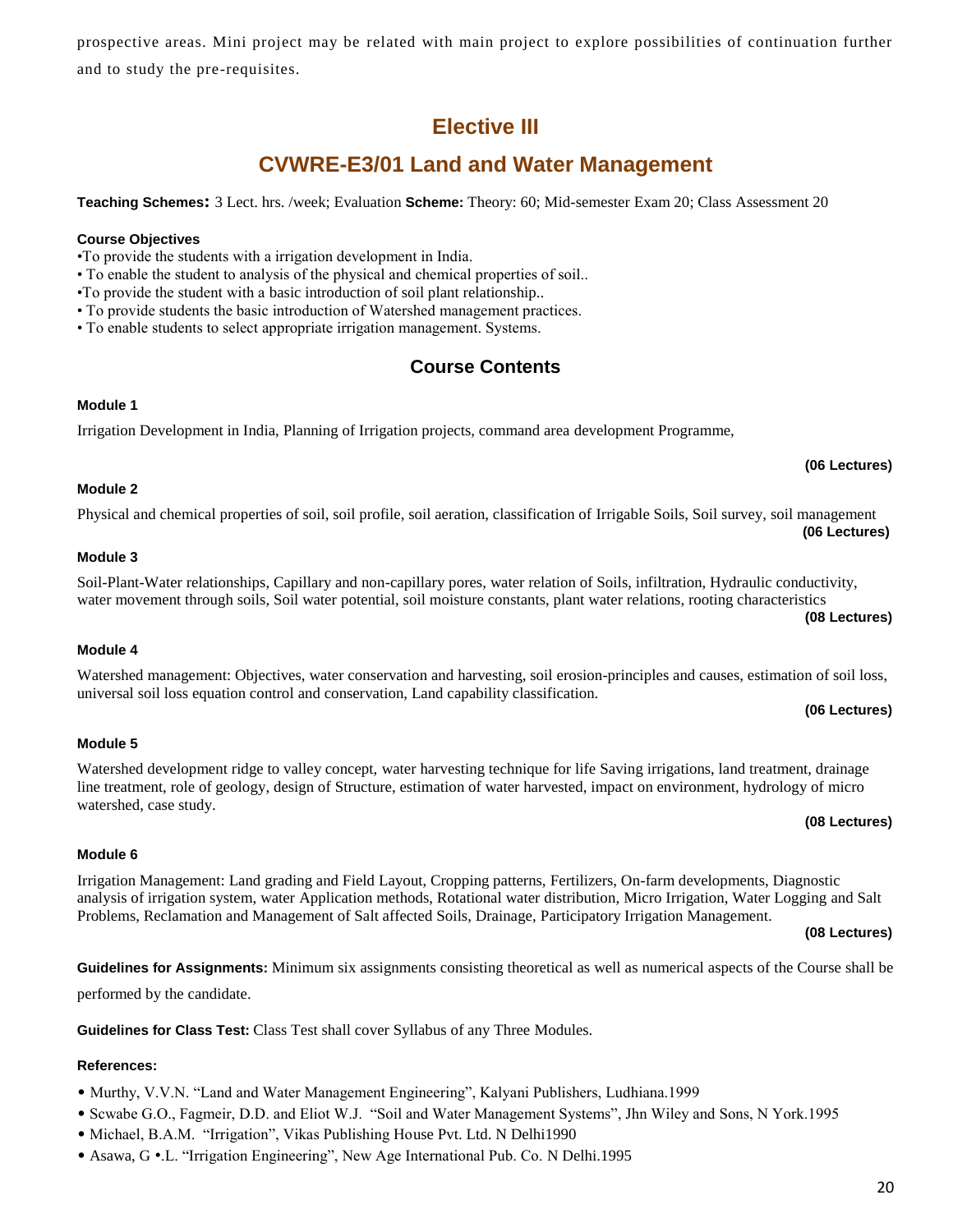# • Suresh, R.L. "Soil and water conservation engineering", standard publishing Co. Delhi.1999

• Watershed hydrology by V.S.R. Murthy

# **Course Outcomes:**

- The students will be able to assess Irrigation Development in India
- The students will be able to analyze Physical and chemical properties of soil,
- The students will be able to develop Soil-Plant-Water relationships.
- •The students will be able to understand the Watershed management
- The students will be able to analyze case studies

# **Elective III**

# **CVWRE-E3/02 Artificial Intelligence Techniques**

**Teaching Schemes:** 3 Lect. hrs. /week; Evaluation **Scheme:** Theory: 60; Mid-semester Exam 20; Class Assessment 20

# **Course Objectives**

- To provide the students with a basic understanding of neural networks.
- To enable the student to study Fuzzy set theory
- To provide the student with a basic introduction of Fuzzy Reasoning and Fuzzy Interference
- To provide students the basic introduction of. Fundamental concepts of Artificial Neural Networks
- To enable students to study of Neuro-Fuzzy Modeling.

Fuzzy reasoning and modeling in Civil Engineering problems.

# **Course Contents**

# **Module 1**

Introduction: Basic concepts of Neural Networks and Fuzzy logic, differences between conventional computing and Neuro-Fuzzy computing, characteristics of Neuro-Fuzzy computing.

# **Module 2**

**Module 3**

**Module 4** 

architectures, learning methods.

# Fuzzy Set Theory: Basic definations and terminology and membership functions – formulation and parameters, basic operations of fuzzy sets – complement, intersection, vision,  $t$  – norm and  $T$  – conorm

Fuzzy Reasoning and Fuzzy Interference: Fuzzy rules, Fuzzy resoning, Fuzzy Inference systems, Fuzzy modeling, Applications of

Fundamental concepts of Artificial Neural Networks: Model of a neuron, activation functions, neural processing, Network

**(06 Lectures)**

**(08 Lectures)**

# **(08 Lectures)**

# **(06 Lectures)**

## **Module 5**

# Neural Network Models : Feed forward Neural Network, Back propagation algorithm, Applications of Feed forward networks, Recurrent networks, Hopfield networks, Habbian learning, self-organizing networks, unsupervised learning, competitive learning.

### **(08 Lectures)**

## **Module 6**

Neuro-Fuzzy Modeling: Neuro-Fuzzy computing, Hydrologic modeling Time series Analysis and Modeling, Water Management.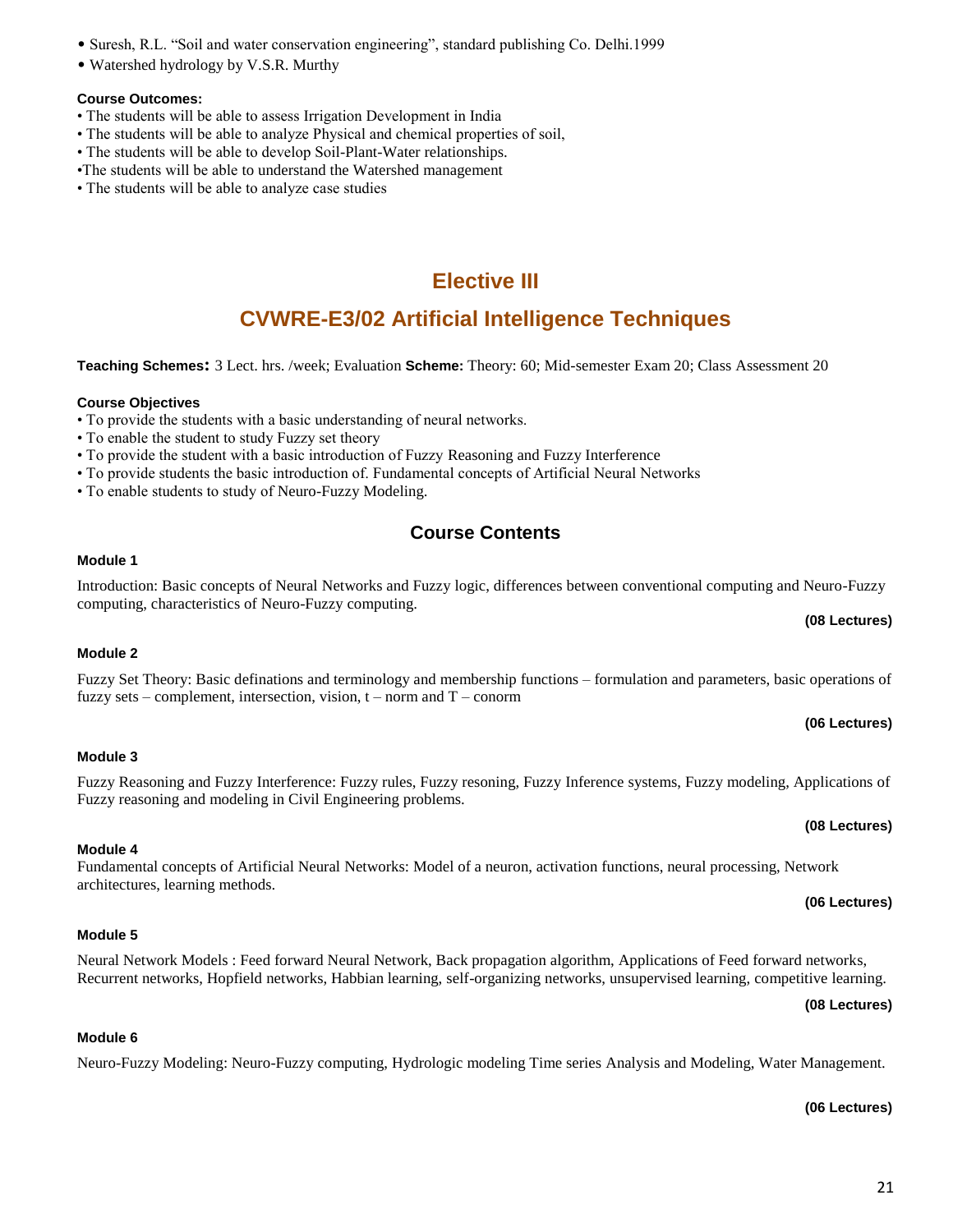**Guidelines for Assignments:** Minimum six assignments consisting theoretical as well as numerical aspects of the Course shall be

performed by the candidate.

**Guidelines for Class Test:** Class Test shall cover Syllabus of any Three Modules.

## **References:**

- Jang, JSR, C.T. Sun and E. Mizutan , " Neuro-Fuzzy and Soft Computing", Prentice Hall, N.J.1997
- Simon Haykin, , "Neural Networks, A Comprehensive Foundation", McMillan College Publishing Company.1993
- Kosko, B. , "Neural Networks and Fuzzy Systems", Prentice Hall of India Pvt. Ltd., New Delhi.1997
- Klir, George J., T.A. Forger, "Fuzzy Sets, Uncertainty and Information", Prentice Hall of India, Pvt. Ltd., New Delhi.1995
- 5 Rao V. and H. Rao, "C++ Neural Networks and Fuzzy Logic, BPB Publications, New Delhi. 1995

## **Course Outcomes:**

- The students will be able to assess. Basic concepts of Neural Networks
- The students will be able to apply Fuzzy reasoning and modeling in Civil Engineering problems.
- •The students will be able to understand Neural Network Models
- The students will be able to develop Fuzzy Set Theory
- Acquire knowledge on the Fundamental concepts of Artificial Neural Networks.

# **Elective IV**

# **CVWRE-E4/01 Environmental Impact Assessment**

**Teaching Schemes:** 3 Lect. hrs. /week; Evaluation **Scheme:** Theory: 60; Mid-semester Exam 20; Class Assessment 20

## **Course Objectives**

- To provide the students with a basic understanding of Principles of Environmental engineering
- To enable the student to predict: Environment and its interaction with human activities
- To provide the student with a basic introduction of. Environmental issues in water resource development
- To provide students the basic understanding of Water Quality Impact Assessment
- To enable students to the Methodologies for Carrying Environmental Impact Assessment

# **Course Contents**

## **Module 1**

Introduction: Environment and its interaction with human activities, Environmental imbalances Attributes, Impacts, Indicators and Measurements, Concepts of Environmental Impact Assessment (EIA), Environmental Impact Statement, Objectives of EIA, Advantages and Limitations of EIA.

### **(08 Lectures)**

# **Module 2**

Principles of Environmental engineering, Ecological diversity, its importance And conservation, Ecosystem evaluation, landscapemain ecological elements, Diversity, matrices, patches, corridors, Interrelations of ecological elements in a Cultural landscape, Reclamation and environmental engineering, water resources and ecology, saving endangered species, International and regional convention on environmental protection.

### **(08 Lectures)**

# **Module 3**

## Environmental issues in water resource development – Land Use – Soil erosion And their sort and long term effect – Eco system studies – Flora –Fauna –Aquatic and terrestrial ecosystem balance – Disturbance and long term impacts – changes in quantity and quality of flow – sedimentation – Environmental impact Assessment of water resources development structures – Case Studies. **(08 Lectures)**

## **Module 4**

Water Quality Impact Assessment: Attributes to be Considered, Water Quality Impact Assessment of Water Resources Projects, Data Requirement of water quality impact Assessment for Dams, Impacts of Dams on Environment, Case Studies.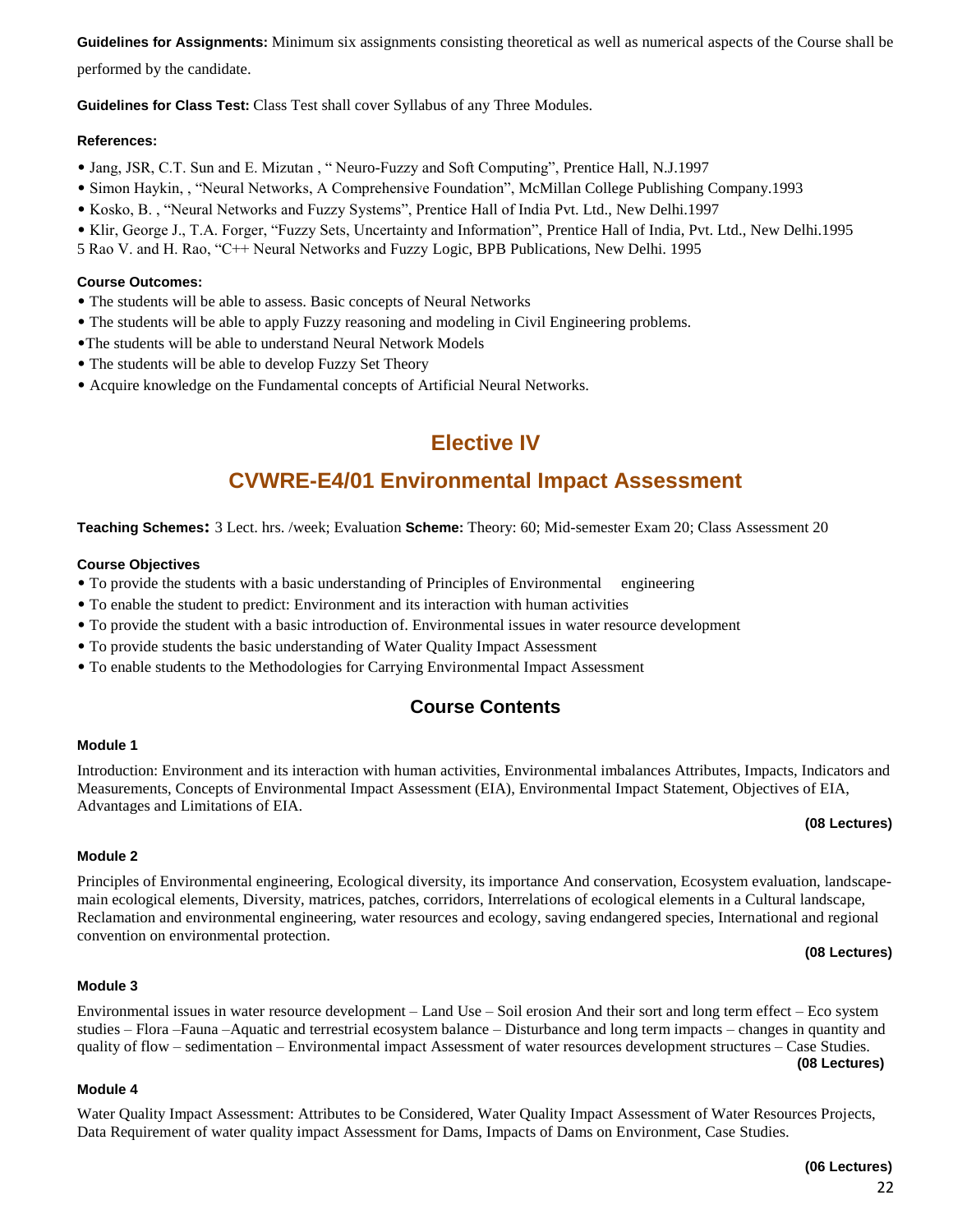## **Module 5**

Methodologies for Carrying Environmental Impact Assessment: Overview of Methodologies Adhoc Checklist, Matrix, Network, Overlays, Benefit Cost Analysis, Choosing a Methodology, Review Criteria.

### **(06 Lectures)**

### **Module 6**

Guidelines and legal aspects for environmental protection, role of Ministry of environment and forests, Role of pollution control board, Environmental protection acts, measures of effectiveness of pollution control activity.

**(06 Lectures)**

**Guidelines for Assignments:** Minimum six assignments consisting theoretical as well as numerical aspects of the Course shall be

performed by the candidate.

**Guidelines for Class Test:** Class Test shall cover Syllabus of any Three Modules.

### **References:**

- Jain, R.K., Urban, L.V., Stacy, G.S., "Environmental Impact Analysis", Van No strand Reinhold Co., New York.1991
- Rau, J.G. and Wooten, D.C. , "Environmental Impact Assessment " ,McGraw Hill Publication Co., New York.1995
- Canter, L.W., "Environmental Impact Assessment", McGraw Hill Pub. Co., New York.1997
- Environmental impact of water Resource Projects by S.A. Abbasi , Discovery Publishing house, New Delhi.

#### **Outcomes:**

Upon completion of the course the students will be able to:

- The students will be able to develop Environmental issues in water resource development
- The students will be able to analyze
- The students will be able to understand the. Principles of Environmental engineering
- The students will be able to develop Methodologies for Carrying Environmental Impact Assessment

# **Elective IV**

# **CVWRE-E4/02 Channel and River Hydraulics**

**Teaching Schemes:** 3 Lect. hrs. /week; Evaluation **Scheme:** Theory: 60; Mid-semester Exam 20; Class Assessment 20

### **Course Objectives:**

- •To learn principles of flow in open channels, conservation laws and various types of flow
- •To learn analytical and numerical techniques for flow analysis
- To study the fundamental principles governing open channel hydraulics for the design of engineering systems.
- •To develop the skills needed for systematic decomposition and solution of real world problems

# **Course Contents**

#### **Module 1**

Basic concepts of free surface flows: flow regimes, velocity and pressure distribution, kinetic energy and momentum principles, engery-depth relationships, specific energy, critical depth, computation of the critical depth, section factors, hydraulic exponents, specific force diagram.

**(08 Lectures)**

#### **Module 2**

Flow resistance: the resistance equation, uniform and non uniform flow computation and application, longitudinal profiles.

#### **(06 Lectures)**

#### **Module 3**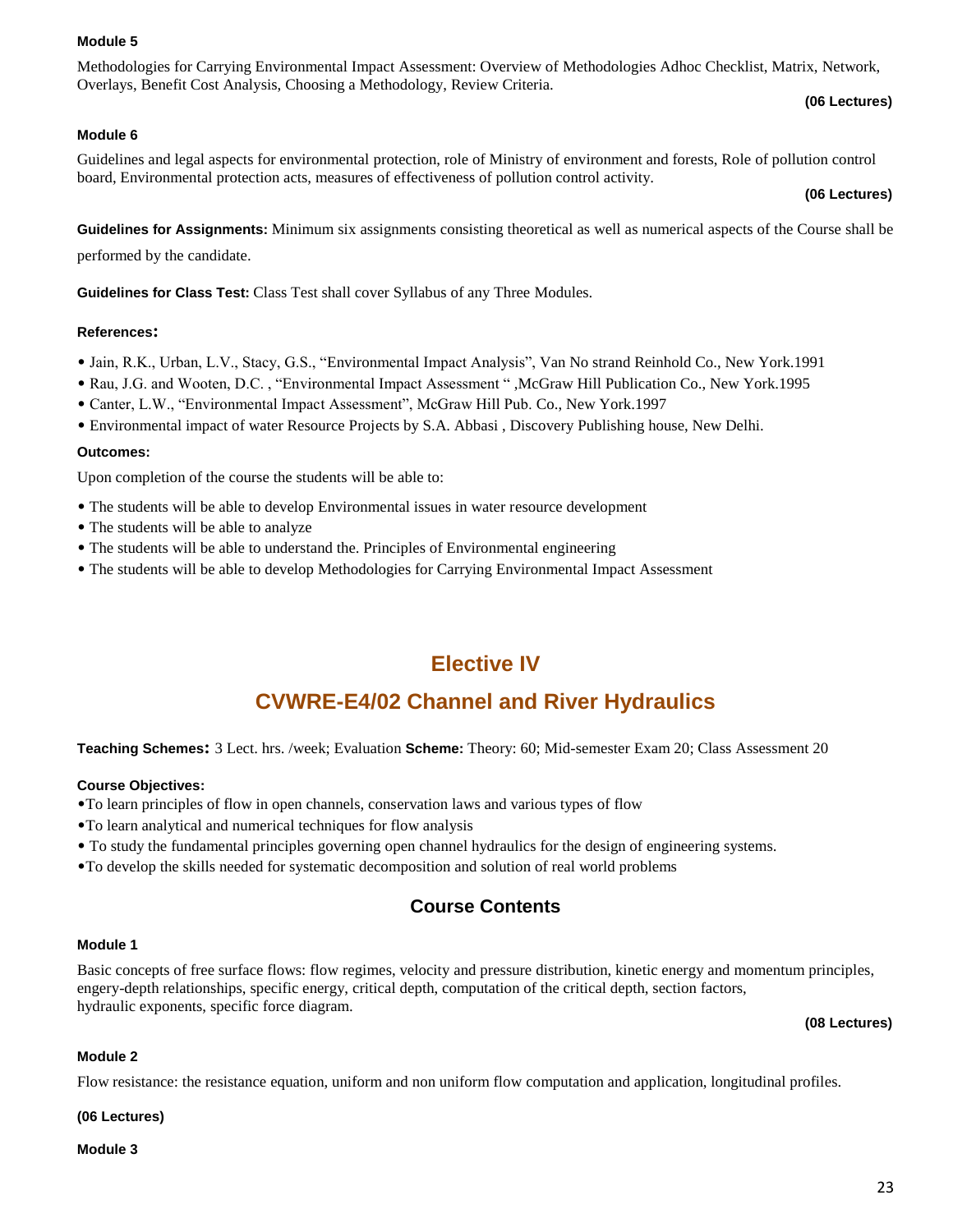|                                                 | Steady gradually varied flow: dynamic equation, characteristics of flow profiles, and methods of computation, practical problems, |
|-------------------------------------------------|-----------------------------------------------------------------------------------------------------------------------------------|
| gradually varied flow analysis and computation. |                                                                                                                                   |
|                                                 | (07 Lectures)                                                                                                                     |

# **Module 4**

# Steady Rapidly varied flow: Hydraulic jump analysis and location, jump in sloping channels and oblique jump.

# **Module 5**

Unsteady rapidly varied flow: Monoclinal Rising wave, Dam Break Problem, Moving hudraulic jump, positive and negative surges, Hydraulic Flood Routing.

# **Module 6**

Fluvial hydraulics: Basic characteristics of river beds and sediments, initiation of motion, Regimes of flow, Resistance to flow in alluvial streams, Theories of Bed load, suspended load and total load. Design of stable channels: Regime and Tractive force methods. **(08 Lectures)**

**Guidelines for Assignments:** Minimum six assignments consisting theoretical as well as numerical aspects of the Course shall be

performed by the candidate.

**Guidelines for Class Test:** Class Test shall cover Syllabus of any Three Modules.

# **References**

- Subramanya K. "Flow in Open Channels", Tata McGraw Hill Publishing Co.1998
- •. Henderson. "Open channel flow", McMillan Pub. London.1955
- Chow V.T. "Open Channel Hydraulics", McGraw Hill Inc. New York.1979
- Garde R, J. and RangaRaju K.G. "Mechanics of Sediment Transportation1980 and Alluvial Stream Problems" Wiley Eastern Limited, New Age International Limited, New Delhi, Pune.
- French R.H. "Open Channel Hydraulics," McGraw Hill Publishing Co. New York.1995

# **Outcomes:**

Upon completion of the course the students will be able to:

- •Demonstrate basic principles of the open channel flow.
- •Analyze the various types of flows viz. uniform flow, gradually varied flows rapidly varied flow etc.
- Apply the knowledge of open channel hydraulics to for river engineering.
- To perform model analysis studies.

# **Elective V**

# **CVWRE-E5/01 Water Power Engineering**

**Teaching Schemes:** 3 Lect. hrs. /week; Evaluation **Scheme:** Theory: 60; Mid-semester Exam 20; Class Assessment 20

# **Objectives:**

- •To estimate the available hydropower potential
- •To understand types of hydro-power stations
- •To study the components and functions of hydro-power system
- •To learn the types of hydro-power system
- To study the different types of loads on power plants

# **Course Contents**

# **Module 1**

Introduction: Sources of energy, types of power, choice of type of generation. Components of a waterpower project, types of hydro power schemes and their general layouts. Concept of power transmission. Estimation of Hydropower available – Basic water

## **(07 Lectures)**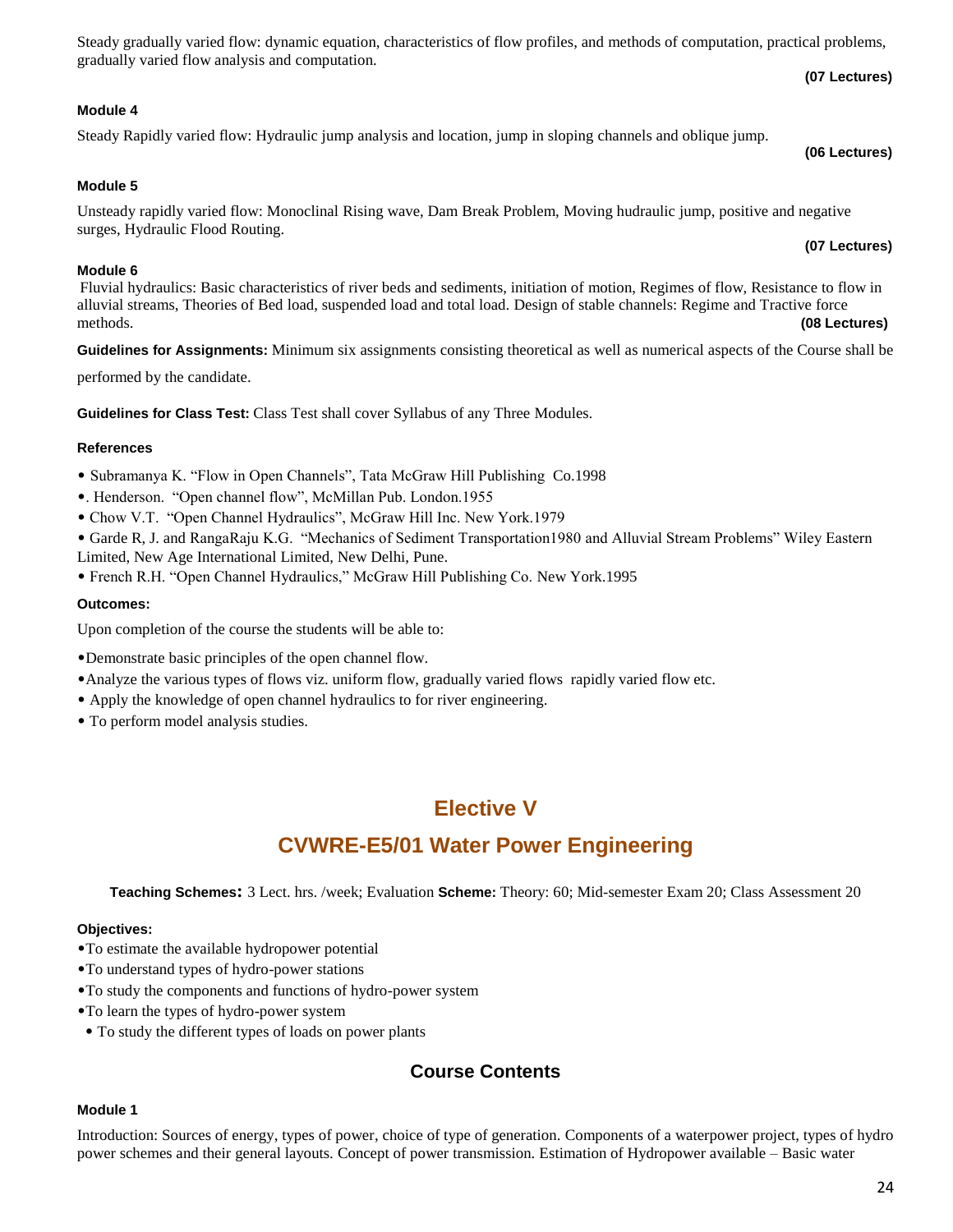## **Module 2**

### Nature of demand: Load curves, load duration curves, load factor, plant capacity factor, plant use factor, firm and secondary power. **(06 Lectures)**

**Module 3**

Intakes: Types, elements of an intake, hydraulic design of various elements. Conveyance System : Power channel, pressure conduits, tunnels. General concepts of design and the economics. Tail Race: Functions, types (Channel and tunnel). Draft tubes, function and principle types.

power equation, estimation of discharge and hear available. Preliminary choice of the type of system.

## **Module 4**

Surge tank: Function, location, types such as simple, restricted orifice, differential, air cushion chamber type. Basic design criteria. Fore bay.

## **Module 5**

Power station: Types, elements of a power station. General criterion for the design of main dimensional of the powerhouse. Economic comparison of underground power stations with the surface power stations. Turbines: Classification, characteristics of different types, choice of type. Turbine setting and cavitations. Tidal power stations: Concepts general layout, classification, types.

## **(08 Lectures)**

## **Module 6**

Pumped storage plants: Concepts, general layout, types and economics. Other types of power plant :a) Depression power plant. (b) Micro Power Station – Need for the development and the problems faced.

#### **(06 Lectures)**

**Guidelines for Assignments:** Minimum six assignments consisting theoretical as well as numerical aspects of the Course shall be

performed by the candidate.

**Guidelines for Class Test:** Class Test shall cover Syllabus of any Three Modules.

### **References**

- •Mosonyi, E. "Water Power Development" Vol. I & II
- •Brown,G. Etal "Hydro –electric engineering practice" Vol. I, II and III
- •Dandekar M.M. "Water Power Engineering Vikas Pub. House Pvt. Ltd :

### **Outcomes:**

Upon completion of the course the students will be able to:

- •Estimate the available hydropower in a project
- •Select suitable types of hydro-power system for particular site conditions
- •Design penstock and anchor blocks
- •Analyze the different types of loads on power plants
- •Design the components of Tidal power plant

# **Elective V**

# **CVWRE-E5/02 Climate Change**

**Teaching Schemes:** 3 Lect. hrs. /week; Evaluation **Scheme:** Theory: 60; Mid-semester Exam 20; Class Assessment 20

## **Course Objectives:**

**(08 Lectures)**

# **(08 Lectures)**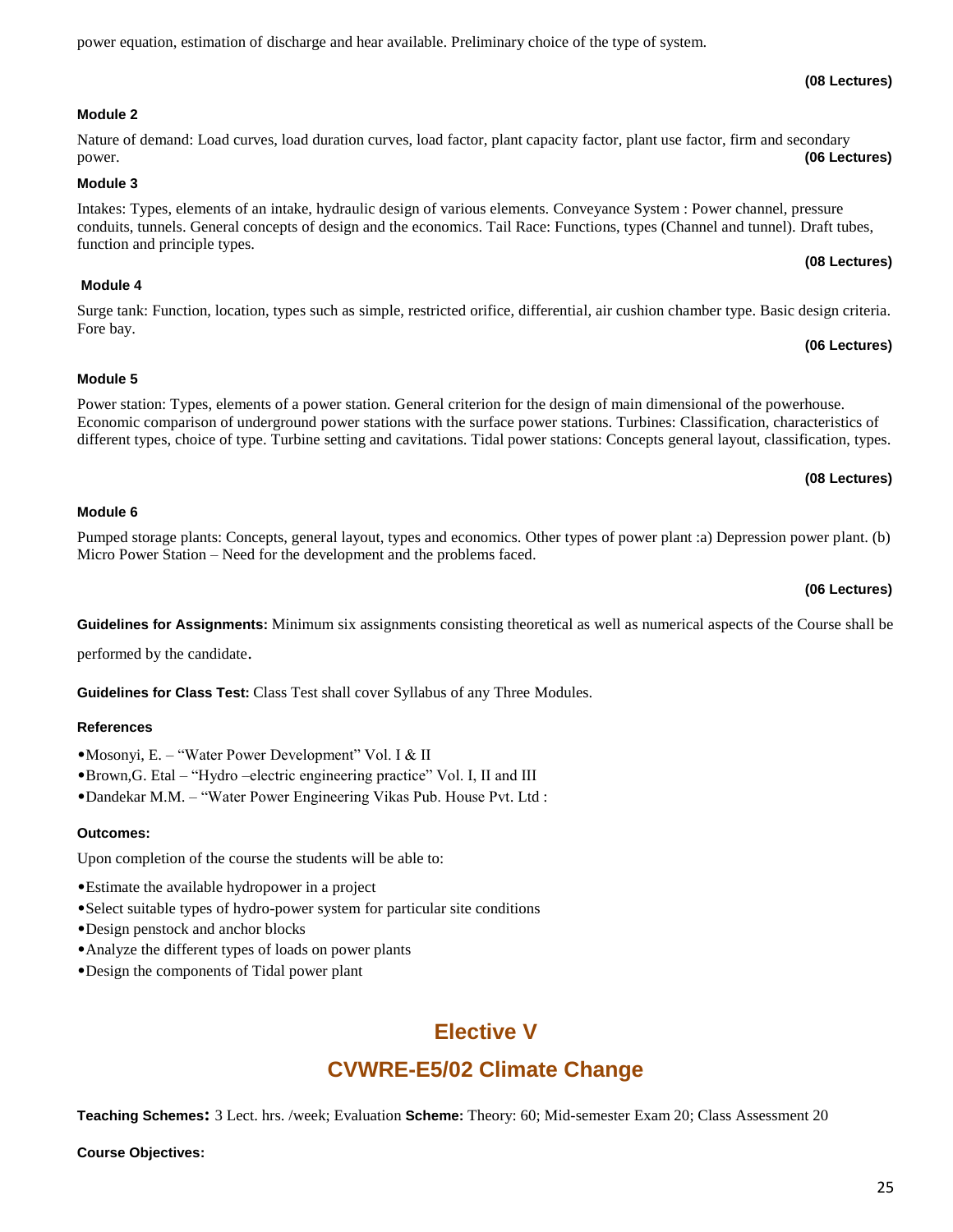# **(08 Lectures)**

# **(08 Lectures)**

**(06 Lectures)**

circulation and temperature distribution over India in lower, middle and upper troposphere in different seasons.

# **Module 4**

Indian rainfall in different seasons, Indian summer monsoon, onset, withdrawal, rainfall distribution, inter annual variability of monsoon. Main synoptic pressure systems causing weather over India in different seasons.

# **(06 Lectures)**

# **Module 5**

Climate Change & Variability - Overview of the climatic history of the earth. Long term changes (Climate of Past century, past millennium, past glacial period), Methods of determining past climate. Possible causes of climate change- External (Milankovitch variation and Solar activity) and Internal (natural and anthropogenic). General idea of internal dynamical processes of the atmosphere, oceanic processes, Cryospheric processes, land processes

# **Module 6**

Man's impact on climate, Greenhouse gases and global warming, basic radiation processes, Climate feedback mechanism, Climate predictability, future climate, potential consequences, International efforts to minimize climate change and their effects. Indian scenario

# **(06 Lectures)**

**(08 Lectures)**

# **References**

• Atmosphere, Weather and Climate R.J. Barry and R.G. Chorley (Methuen Publication · South West Monsoon" by Y.P. Rao (IMD Publication)

- An Introduction to Meteorology by S. Pettersen
- Elements of meteorology by Miller, Thompson and Paterson.
- General Meteorology by H.R. Byer
- Monsoon by P.K. Das.

# •To learn Atmosphere and cyclones in Indian cities.

- •To learn Global climatology.
- To study the Indian climatology.
- •To study the Indian rainfall in different seasons
- To understand the impacts of human activities on climate changes and change in rainfall intensities
- To study about Global and Indian Climatology and development of monsoons.

# **Course Contents**

# **Module 1**

Introduction Atmosphere and its constituents, Synoptic observations- surface and upper air, Tropical meteorology: Easterly Waves, ET-ITCZ, Inversion. Monsoon – Onset, Activity, Withdrawal, Breaks, Depressions, Easterly Jet Stream. Post Monsoon - Cyclones in the Indian Seas, N. E. Monsoon

# **Module 2**

Global Climatology - Global distribution of pressure and temperature at mean sea level in winter and summer, distribution of annual rainfall and its variability, distribution of moisture and clouds, Vertical distribution of temperature. General circulation of atmosphere, Development of monsoons, Major categories of world climates

# **Module 3**

Indian Climatology - Different seasons, Distribution of Means Sea level pressure/temperature in different seasons, Wind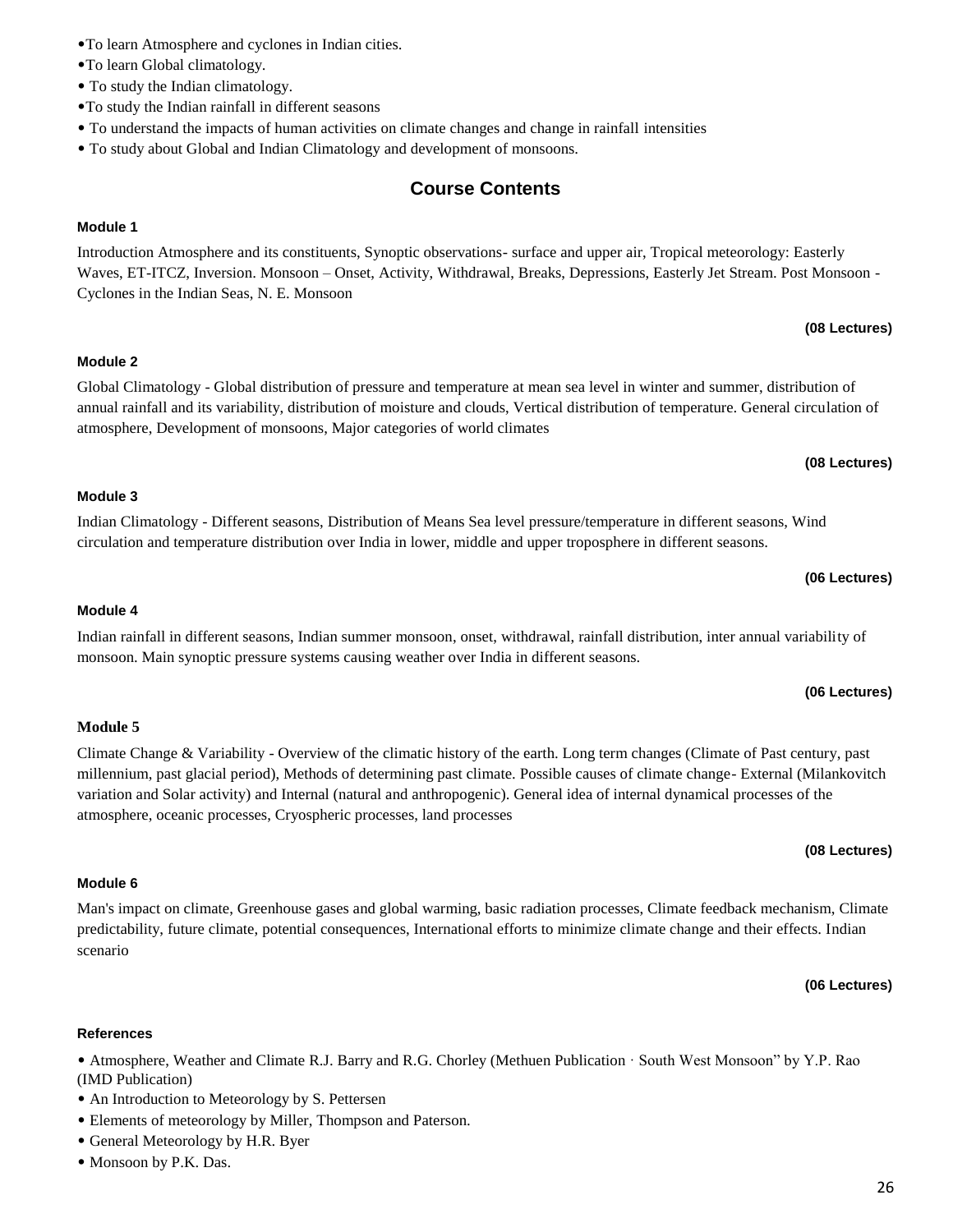#### **Outcomes:**

Upon completion of the course the students will be able to:

- Understand the basics of global and Indian Climatology.
- Understood impact of human activities on climate change.

# **Semester- III**

# **Project Management and Intellectual Property Rights**

**Teaching Schemes:** Self Study; **Evaluation Scheme:** Class Assessment 50; Oral Examination 50

# **Course Content**

Project Management

### **Module 1: Introduction to Project Management**

Brief history of project management, Role of a Project Manager, benefits of project management, Project vs. operation, Project lifecycle: Initiating, Planning, Executing, Controlling, and Closing processes. Project Integration Management - Project plan development, Project plan execution, and Overall change control. **(06 Lectures)**

#### **Module 2: Beginning a Project**

Project Selection, Defining criteria, Project selection methods, Sacred Cow, Comparative Benefit Model (CBM), Quality functional deployment (QFD), Scope Definition, Project Charter development **(06 Lectures)**

### **Module 3: Risk Management**

Project Risk Management Processes, Types of Risk, Risk Defined, Risk Factors, Risk Factors Risk identification, Qualitative risk analysis, Quantitative risk analysis, Risk planning, Risk control. **(06 Lectures)**

### **Module 4: Professional Responsibility (Ethics)**

Ensuring Integrity and Professionalism, Project Management Knowledge Base, Enhancing Individual Competence, Balancing Stakeholder Interests, Interactions with Team Members and Stakeholders, Templates, Tools and Techniques. **(06 Lectures)**

#### **Intellectual Property Rights**

#### **Module 5: Introduction to Intellectual Property Rights**

Nature of Intellectual Property: Patents, Designs, Trademarks and Copyright. Process of Patenting and Development: technological research, innovation, patenting, development.

### **International Scenario**

International cooperation on Intellectual Property, Procedure for grants of patents, Patenting under PCT. **(06 Lectures)**

#### **Module 6: Patent Rights**

Scope of Patent Rights. Licensing and transfer of technology. Patent information and databases. Geographical Indications.

#### **Recent Developments in IPR**

Administration of Patent System. New developments in IPR; IPR of Biological Systems, Computer Software etc. Traditional knowledge Case Studies. **(06 Lectures)**

#### **References**

- PMBOK® Guide 5th Edition, ISBN 978-1935589679
- Managing Across Cultures: The 7 Keys to Doing Business with a Global Mindset 1st Edition, ISBN 978-0071605854
- The PMP Exam: How to Pass on Your First Try 5th Edition, ISBN 978-0982760857